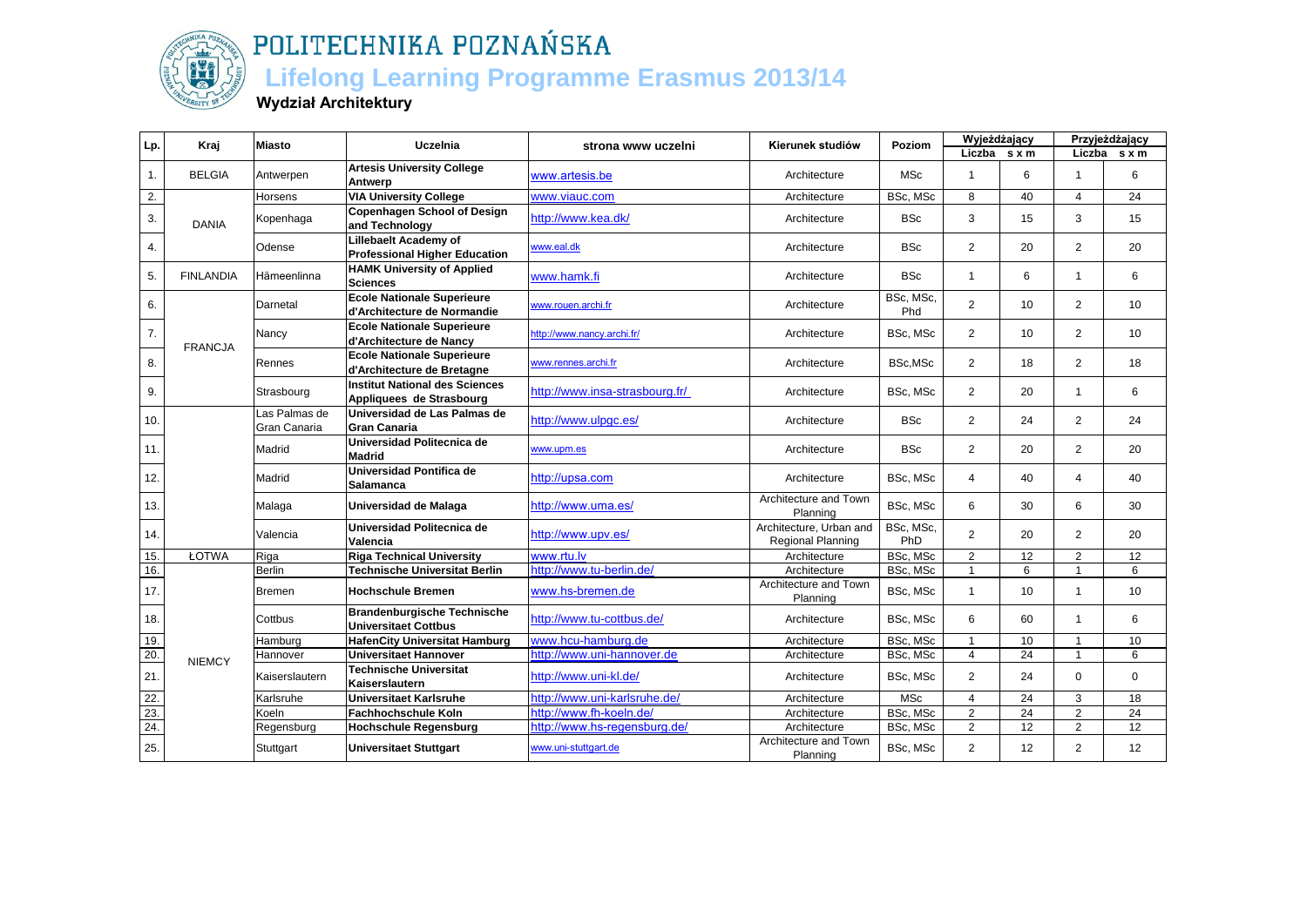| 26. |                   | Viseu           | Universidade Catolica Portuguesa www.ucp.pt                      |                         | Architecture      | BSc, MSc,<br>Phd        |                | 10  | $\overline{2}$ | 10  |
|-----|-------------------|-----------------|------------------------------------------------------------------|-------------------------|-------------------|-------------------------|----------------|-----|----------------|-----|
| 27. | <b>PORTUGALIA</b> | Lisboa          | Universidade Tecnica de Lisboa-<br>Faculdade de Arquitectura     | http://www.fa.utl.pt/   | Architecture      | BSc, MSc,<br><b>PhD</b> | 2              | 10  | $\overline{2}$ | 10  |
| 28. | <b>SŁOWENIA</b>   | Ljubljana       | University of Ljubljana                                          | http://www.uni-lj.si/   | Architecture      | BSc, MSc,<br><b>PhD</b> | 2              | 20  | 2              | 20  |
| 29. | <b>TURCJA</b>     | Istanbul        | <b>Istanbul Technical University</b>                             | www.itu.edu.tr          | Architecture      | BSc, MSc                | $\overline{2}$ | 12  | 2              | 12  |
| 30. | <b>WEGRY</b>      | <b>Budapest</b> | <b>Budapest University of</b><br><b>Technology and Ecomonics</b> | www.bme.hu              | Architecture      | BSc, MSc                |                | 10  |                | 10  |
| 31. |                   | Bari            | Politecnico di Bari                                              | http://www.poliba.it/   | Architecture      | <b>BSc</b>              | 3              | 15  | 3              | 15  |
| 32. |                   | Cagliari        | Universita degli Studi di Cagliari                               | http://www.unica.it/    | Architecture      | <b>BSc</b>              | $\overline{2}$ | 18  | $\overline{2}$ | 18  |
| 33. |                   | Milano          | Politecnico di Milano                                            | http://www.polimi.it/   | Regional planning | <b>BSc</b>              | 2              | 20  | $\overline{2}$ | 20  |
| 34. | <b>WŁOCHY</b>     | Mantova         | <b>Politecnico di Milano</b>                                     | http://www.polimi.it/   | Architecture      | <b>BSc</b>              | 6              | 60  | $\overline{2}$ | 20  |
| 35. |                   | Firenze         | Universita degli Studi di Firenze                                | http://www.unifi.it/    | Architecture      | <b>BSc</b>              | $\overline{2}$ | 12  | $\overline{2}$ | 12  |
| 36. |                   | Roma            | Universita degli Studi di Roma<br>"La Sapienza"                  | http://www.uniroma1.it/ | Architecture      | <b>BSc</b>              | 2              | 18  | $\overline{2}$ | 18  |
|     |                   |                 |                                                                  |                         |                   | RAZEM:                  | 92             | 702 | 72             | 530 |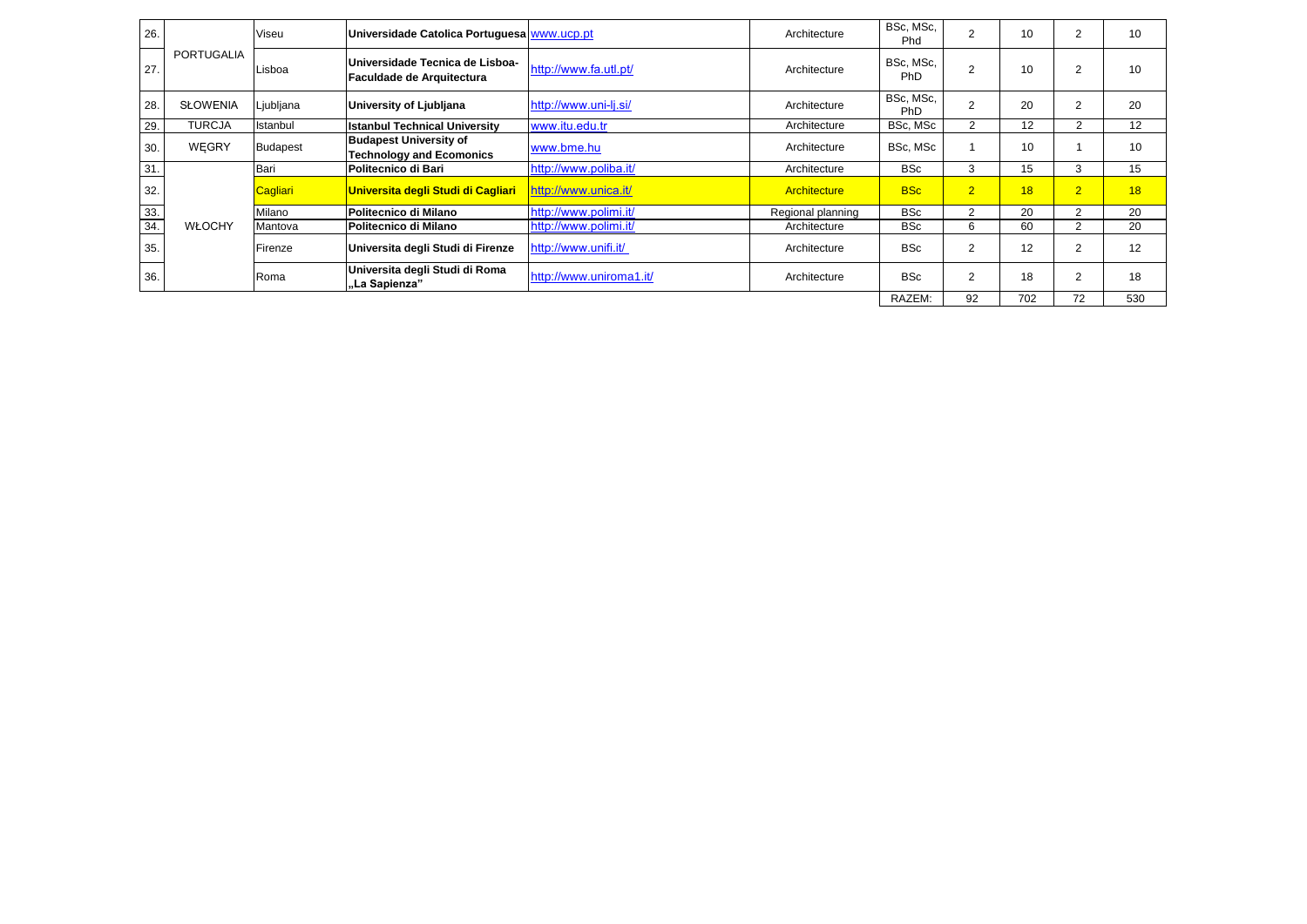

#### **Lifelong Learning Programme Erasmus 2013/14**

#### **Wydział Budownictwa i Inżynierii Środowiska**

Instytut Konstrukcji Budowlanych

| Liczba s x m<br>Liczba sxm<br><b>AUSTRIA</b><br>1.<br>Wien<br>http://www.tuwien.ac.at/<br>BSc, MSc<br>6<br>6<br>Technische Universitaet Wien<br>Civil Engineering<br>1<br>20<br>2.<br><b>BELGIA</b><br>Mons<br>www.portail.umons.ac.be<br><b>BSc</b><br>$\overline{2}$<br>$\overline{2}$<br>20<br>Universite de Mons<br>Civil Engineering<br>20<br>$\overline{3}$ .<br>$\overline{2}$<br><b>DANIA</b><br>BSc, MSc<br>6<br>Horsens<br><b>VIA University College</b><br>http://www.viauc.com<br>Civil Engineering<br><b>HAMK University of Applied</b><br>6<br>6<br>$\overline{1}$<br>$\overline{1}$<br>4.<br><b>BSc</b><br>Hämeenlinna<br>www.hamk.fi<br>Civil Engineering<br><b>Sciences</b><br><b>FINLANDIA</b><br><b>Tampere University of</b><br><b>Building and Civil</b><br>BSc, MSc,<br>$\overline{2}$<br>2<br>5.<br>20<br>http://tut.fi/<br>20<br>Tampere<br>PhD<br>Engineering<br><b>Technology</b><br>BSc, MSc,<br>$\overline{2}$<br>8<br>2<br>6.<br><b>Bethune</b><br>http://www.univ-artois.fr/<br>6<br><b>Universite d'Artois</b><br>Civil Engineering<br>PhD<br>Universite de Lorraine (dawny<br>7.<br><b>FRANCJA</b><br>Metz<br>www.univ-metz.fr<br>$\overline{2}$<br>10<br>5<br>25<br>Engineering<br>BSc, MSc<br>Universite de Paul Verlaine -Metz)<br><b>Institut National des Sciences</b><br>6<br>8.<br>Strasbourg<br>http://www.insa-strasbourg.fr/<br>6<br>Civil Engineering<br>BSc, MSc<br>$\mathbf{1}$<br>$\mathbf{1}$<br>Appliquees de Strasbourg<br>Universidad de Granada (Escuela<br>9<br>Superior de Ingenieros de<br>Civil Engineering<br>BSc, MSc<br>$\overline{2}$<br>10<br>9.<br>Granada<br>www.ugr.es<br>$\mathbf 1$<br><b>Caminos, Canales y Puertos)</b><br><b>HISZPANIA</b><br>Universidad Politecnica de<br><b>Building and Civil</b><br>$\overline{2}$<br>$\overline{2}$<br>10.<br>Madrid<br>20<br>20<br>http://www.upm.es/<br>BSc, MSc<br>Engineering<br><b>Madrid</b><br>11.<br>Valladolid<br>http://www.uv.es/<br>$\overline{2}$<br>12<br>$\mathbf{2}$<br>12<br>Universidad de Valladolid<br>Civil Engineering<br><b>BSc</b><br>BSc, MSc,<br><b>Vilnius Gediminas Technical</b><br><b>Building and Civil</b><br>$\overline{2}$<br>$\overline{2}$<br><b>LITWA</b><br>12.<br>Vilnius<br>10<br>10<br>www.vgtu.lt<br>PhD<br>Engineering<br>University<br>Rheinisch-Westfalische-<br>13.<br>http://www.rwth-aachen.de/<br>$\overline{2}$<br>12<br>6<br>Aachen<br>BSc, MSc<br>$\mathbf 1$<br>Civil Engineering<br>Technische Hochschule Aachen<br><b>Beuth Hochschule fuer Technik</b><br>http://www.beuth-hochschule.de/<br>$\overline{2}$<br>8<br>$\overline{2}$<br>8<br>Berlin<br><b>BSc</b><br>14.<br>Civil Engineering<br>(dawne TFH Berlin)<br><b>Technische Universitaet Carolo-</b><br>http://www.tu-braunschweig.de/<br>15.<br>Civil Engineering<br>BSc, MSc<br>6<br>6<br>Braunschweig<br>$\overline{1}$<br>$\mathbf 1$<br>Wilhelmina zu Braunschweig<br><b>NIEMCY</b><br>16.<br>24<br>6<br>http://www.uni-hannover.de<br>BSc, MSc<br>$\overline{4}$<br>$\overline{1}$<br>Hannover<br>Universitaet Hannover<br>Civil Engineering<br><b>Technische Universitaet</b><br>http://www.uni-kl.de/<br>17.<br>Civil Engineering<br>BSc, MSc<br>6<br>6<br>Kaiserslautern<br>$\overline{1}$<br>$\overline{1}$<br>Kaiserslautern<br><b>Hochschule Karlsruhe Technik</b><br>$\overline{2}$<br>12<br>$\overline{2}$<br>18.<br>Karlsruhe<br>www.hs-karlsruhe.de<br>12<br>Civil Engineering<br>BSc<br>und Wirtschaft<br>Hochschule fuer Technik,<br>http://www.htwk-leipzig.de/<br>19.<br><b>BSc</b><br>10<br>10<br>Civil Engineering<br>$\overline{1}$<br>$\mathbf{1}$<br>Leipzig<br>Wirtschaft und Kultur Leipzig<br>Instituto Politecico de Lisboa -<br><b>PORTUGALIA</b><br><b>Civil Engineering</b><br>BSc, MSc<br>3<br>18<br>3<br>18<br>20.<br>Lisboa<br>www.isel.pt<br>Superior de Engenharia de Lisboa<br>21.<br>$\overline{2}$<br>2<br><b>SZWECJA</b><br>http://www.ltu.se/<br>Civil Engineering<br>BSc, MSc<br>12<br>12<br>Lulea<br><b>Lulea University of Technology</b><br>22.<br>Politecnico di Bari<br>http://www.poliba.it/<br>2<br>$\overline{12}$<br>2<br>12<br>Bari<br>Civil Engineering<br>BSc, MSc<br><b>WŁOCHY</b><br>23.<br>12<br>Milano<br>$\overline{2}$<br>6<br>Politecnico di Milano<br>http://www.polimi.it/<br>Civil Engineering<br><b>BSc</b><br>$\overline{1}$<br>$\overline{24}$ .<br>$\overline{2}$<br>12<br>$\overline{2}$<br>12<br><b>TURCJA</b><br><b>BSc</b><br>http://mku.edu.tr/<br>Antakya<br><b>Mustafa Kemal University</b><br>Civil Engineering<br><b>RAZEM:</b><br>45<br>292<br>41<br>260 | Lp. | Kraj | <b>Miasto</b> | Uczelnia | strona www uczelni | Kierunek studiów | Poziom | Wyjeżdżający |  | Przyjeżdżający |
|------------------------------------------------------------------------------------------------------------------------------------------------------------------------------------------------------------------------------------------------------------------------------------------------------------------------------------------------------------------------------------------------------------------------------------------------------------------------------------------------------------------------------------------------------------------------------------------------------------------------------------------------------------------------------------------------------------------------------------------------------------------------------------------------------------------------------------------------------------------------------------------------------------------------------------------------------------------------------------------------------------------------------------------------------------------------------------------------------------------------------------------------------------------------------------------------------------------------------------------------------------------------------------------------------------------------------------------------------------------------------------------------------------------------------------------------------------------------------------------------------------------------------------------------------------------------------------------------------------------------------------------------------------------------------------------------------------------------------------------------------------------------------------------------------------------------------------------------------------------------------------------------------------------------------------------------------------------------------------------------------------------------------------------------------------------------------------------------------------------------------------------------------------------------------------------------------------------------------------------------------------------------------------------------------------------------------------------------------------------------------------------------------------------------------------------------------------------------------------------------------------------------------------------------------------------------------------------------------------------------------------------------------------------------------------------------------------------------------------------------------------------------------------------------------------------------------------------------------------------------------------------------------------------------------------------------------------------------------------------------------------------------------------------------------------------------------------------------------------------------------------------------------------------------------------------------------------------------------------------------------------------------------------------------------------------------------------------------------------------------------------------------------------------------------------------------------------------------------------------------------------------------------------------------------------------------------------------------------------------------------------------------------------------------------------------------------------------------------------------------------------------------------------------------------------------------------------------------------------------------------------------------------------------------------------------------------------------------------------------------------------------------------------------------------------------------------------------------------------------------------------------------------------------------------------------------------------------------------------------------------------------------------------------------------------------------------------------------------------------------------------------------------------------------------------------------------------------------------------------------------------------------------------------------------------------|-----|------|---------------|----------|--------------------|------------------|--------|--------------|--|----------------|
|                                                                                                                                                                                                                                                                                                                                                                                                                                                                                                                                                                                                                                                                                                                                                                                                                                                                                                                                                                                                                                                                                                                                                                                                                                                                                                                                                                                                                                                                                                                                                                                                                                                                                                                                                                                                                                                                                                                                                                                                                                                                                                                                                                                                                                                                                                                                                                                                                                                                                                                                                                                                                                                                                                                                                                                                                                                                                                                                                                                                                                                                                                                                                                                                                                                                                                                                                                                                                                                                                                                                                                                                                                                                                                                                                                                                                                                                                                                                                                                                                                                                                                                                                                                                                                                                                                                                                                                                                                                                                                                                                                  |     |      |               |          |                    |                  |        |              |  |                |
|                                                                                                                                                                                                                                                                                                                                                                                                                                                                                                                                                                                                                                                                                                                                                                                                                                                                                                                                                                                                                                                                                                                                                                                                                                                                                                                                                                                                                                                                                                                                                                                                                                                                                                                                                                                                                                                                                                                                                                                                                                                                                                                                                                                                                                                                                                                                                                                                                                                                                                                                                                                                                                                                                                                                                                                                                                                                                                                                                                                                                                                                                                                                                                                                                                                                                                                                                                                                                                                                                                                                                                                                                                                                                                                                                                                                                                                                                                                                                                                                                                                                                                                                                                                                                                                                                                                                                                                                                                                                                                                                                                  |     |      |               |          |                    |                  |        |              |  |                |
|                                                                                                                                                                                                                                                                                                                                                                                                                                                                                                                                                                                                                                                                                                                                                                                                                                                                                                                                                                                                                                                                                                                                                                                                                                                                                                                                                                                                                                                                                                                                                                                                                                                                                                                                                                                                                                                                                                                                                                                                                                                                                                                                                                                                                                                                                                                                                                                                                                                                                                                                                                                                                                                                                                                                                                                                                                                                                                                                                                                                                                                                                                                                                                                                                                                                                                                                                                                                                                                                                                                                                                                                                                                                                                                                                                                                                                                                                                                                                                                                                                                                                                                                                                                                                                                                                                                                                                                                                                                                                                                                                                  |     |      |               |          |                    |                  |        |              |  |                |
|                                                                                                                                                                                                                                                                                                                                                                                                                                                                                                                                                                                                                                                                                                                                                                                                                                                                                                                                                                                                                                                                                                                                                                                                                                                                                                                                                                                                                                                                                                                                                                                                                                                                                                                                                                                                                                                                                                                                                                                                                                                                                                                                                                                                                                                                                                                                                                                                                                                                                                                                                                                                                                                                                                                                                                                                                                                                                                                                                                                                                                                                                                                                                                                                                                                                                                                                                                                                                                                                                                                                                                                                                                                                                                                                                                                                                                                                                                                                                                                                                                                                                                                                                                                                                                                                                                                                                                                                                                                                                                                                                                  |     |      |               |          |                    |                  |        |              |  |                |
|                                                                                                                                                                                                                                                                                                                                                                                                                                                                                                                                                                                                                                                                                                                                                                                                                                                                                                                                                                                                                                                                                                                                                                                                                                                                                                                                                                                                                                                                                                                                                                                                                                                                                                                                                                                                                                                                                                                                                                                                                                                                                                                                                                                                                                                                                                                                                                                                                                                                                                                                                                                                                                                                                                                                                                                                                                                                                                                                                                                                                                                                                                                                                                                                                                                                                                                                                                                                                                                                                                                                                                                                                                                                                                                                                                                                                                                                                                                                                                                                                                                                                                                                                                                                                                                                                                                                                                                                                                                                                                                                                                  |     |      |               |          |                    |                  |        |              |  |                |
|                                                                                                                                                                                                                                                                                                                                                                                                                                                                                                                                                                                                                                                                                                                                                                                                                                                                                                                                                                                                                                                                                                                                                                                                                                                                                                                                                                                                                                                                                                                                                                                                                                                                                                                                                                                                                                                                                                                                                                                                                                                                                                                                                                                                                                                                                                                                                                                                                                                                                                                                                                                                                                                                                                                                                                                                                                                                                                                                                                                                                                                                                                                                                                                                                                                                                                                                                                                                                                                                                                                                                                                                                                                                                                                                                                                                                                                                                                                                                                                                                                                                                                                                                                                                                                                                                                                                                                                                                                                                                                                                                                  |     |      |               |          |                    |                  |        |              |  |                |
|                                                                                                                                                                                                                                                                                                                                                                                                                                                                                                                                                                                                                                                                                                                                                                                                                                                                                                                                                                                                                                                                                                                                                                                                                                                                                                                                                                                                                                                                                                                                                                                                                                                                                                                                                                                                                                                                                                                                                                                                                                                                                                                                                                                                                                                                                                                                                                                                                                                                                                                                                                                                                                                                                                                                                                                                                                                                                                                                                                                                                                                                                                                                                                                                                                                                                                                                                                                                                                                                                                                                                                                                                                                                                                                                                                                                                                                                                                                                                                                                                                                                                                                                                                                                                                                                                                                                                                                                                                                                                                                                                                  |     |      |               |          |                    |                  |        |              |  |                |
|                                                                                                                                                                                                                                                                                                                                                                                                                                                                                                                                                                                                                                                                                                                                                                                                                                                                                                                                                                                                                                                                                                                                                                                                                                                                                                                                                                                                                                                                                                                                                                                                                                                                                                                                                                                                                                                                                                                                                                                                                                                                                                                                                                                                                                                                                                                                                                                                                                                                                                                                                                                                                                                                                                                                                                                                                                                                                                                                                                                                                                                                                                                                                                                                                                                                                                                                                                                                                                                                                                                                                                                                                                                                                                                                                                                                                                                                                                                                                                                                                                                                                                                                                                                                                                                                                                                                                                                                                                                                                                                                                                  |     |      |               |          |                    |                  |        |              |  |                |
|                                                                                                                                                                                                                                                                                                                                                                                                                                                                                                                                                                                                                                                                                                                                                                                                                                                                                                                                                                                                                                                                                                                                                                                                                                                                                                                                                                                                                                                                                                                                                                                                                                                                                                                                                                                                                                                                                                                                                                                                                                                                                                                                                                                                                                                                                                                                                                                                                                                                                                                                                                                                                                                                                                                                                                                                                                                                                                                                                                                                                                                                                                                                                                                                                                                                                                                                                                                                                                                                                                                                                                                                                                                                                                                                                                                                                                                                                                                                                                                                                                                                                                                                                                                                                                                                                                                                                                                                                                                                                                                                                                  |     |      |               |          |                    |                  |        |              |  |                |
|                                                                                                                                                                                                                                                                                                                                                                                                                                                                                                                                                                                                                                                                                                                                                                                                                                                                                                                                                                                                                                                                                                                                                                                                                                                                                                                                                                                                                                                                                                                                                                                                                                                                                                                                                                                                                                                                                                                                                                                                                                                                                                                                                                                                                                                                                                                                                                                                                                                                                                                                                                                                                                                                                                                                                                                                                                                                                                                                                                                                                                                                                                                                                                                                                                                                                                                                                                                                                                                                                                                                                                                                                                                                                                                                                                                                                                                                                                                                                                                                                                                                                                                                                                                                                                                                                                                                                                                                                                                                                                                                                                  |     |      |               |          |                    |                  |        |              |  |                |
|                                                                                                                                                                                                                                                                                                                                                                                                                                                                                                                                                                                                                                                                                                                                                                                                                                                                                                                                                                                                                                                                                                                                                                                                                                                                                                                                                                                                                                                                                                                                                                                                                                                                                                                                                                                                                                                                                                                                                                                                                                                                                                                                                                                                                                                                                                                                                                                                                                                                                                                                                                                                                                                                                                                                                                                                                                                                                                                                                                                                                                                                                                                                                                                                                                                                                                                                                                                                                                                                                                                                                                                                                                                                                                                                                                                                                                                                                                                                                                                                                                                                                                                                                                                                                                                                                                                                                                                                                                                                                                                                                                  |     |      |               |          |                    |                  |        |              |  |                |
|                                                                                                                                                                                                                                                                                                                                                                                                                                                                                                                                                                                                                                                                                                                                                                                                                                                                                                                                                                                                                                                                                                                                                                                                                                                                                                                                                                                                                                                                                                                                                                                                                                                                                                                                                                                                                                                                                                                                                                                                                                                                                                                                                                                                                                                                                                                                                                                                                                                                                                                                                                                                                                                                                                                                                                                                                                                                                                                                                                                                                                                                                                                                                                                                                                                                                                                                                                                                                                                                                                                                                                                                                                                                                                                                                                                                                                                                                                                                                                                                                                                                                                                                                                                                                                                                                                                                                                                                                                                                                                                                                                  |     |      |               |          |                    |                  |        |              |  |                |
|                                                                                                                                                                                                                                                                                                                                                                                                                                                                                                                                                                                                                                                                                                                                                                                                                                                                                                                                                                                                                                                                                                                                                                                                                                                                                                                                                                                                                                                                                                                                                                                                                                                                                                                                                                                                                                                                                                                                                                                                                                                                                                                                                                                                                                                                                                                                                                                                                                                                                                                                                                                                                                                                                                                                                                                                                                                                                                                                                                                                                                                                                                                                                                                                                                                                                                                                                                                                                                                                                                                                                                                                                                                                                                                                                                                                                                                                                                                                                                                                                                                                                                                                                                                                                                                                                                                                                                                                                                                                                                                                                                  |     |      |               |          |                    |                  |        |              |  |                |
|                                                                                                                                                                                                                                                                                                                                                                                                                                                                                                                                                                                                                                                                                                                                                                                                                                                                                                                                                                                                                                                                                                                                                                                                                                                                                                                                                                                                                                                                                                                                                                                                                                                                                                                                                                                                                                                                                                                                                                                                                                                                                                                                                                                                                                                                                                                                                                                                                                                                                                                                                                                                                                                                                                                                                                                                                                                                                                                                                                                                                                                                                                                                                                                                                                                                                                                                                                                                                                                                                                                                                                                                                                                                                                                                                                                                                                                                                                                                                                                                                                                                                                                                                                                                                                                                                                                                                                                                                                                                                                                                                                  |     |      |               |          |                    |                  |        |              |  |                |
|                                                                                                                                                                                                                                                                                                                                                                                                                                                                                                                                                                                                                                                                                                                                                                                                                                                                                                                                                                                                                                                                                                                                                                                                                                                                                                                                                                                                                                                                                                                                                                                                                                                                                                                                                                                                                                                                                                                                                                                                                                                                                                                                                                                                                                                                                                                                                                                                                                                                                                                                                                                                                                                                                                                                                                                                                                                                                                                                                                                                                                                                                                                                                                                                                                                                                                                                                                                                                                                                                                                                                                                                                                                                                                                                                                                                                                                                                                                                                                                                                                                                                                                                                                                                                                                                                                                                                                                                                                                                                                                                                                  |     |      |               |          |                    |                  |        |              |  |                |
|                                                                                                                                                                                                                                                                                                                                                                                                                                                                                                                                                                                                                                                                                                                                                                                                                                                                                                                                                                                                                                                                                                                                                                                                                                                                                                                                                                                                                                                                                                                                                                                                                                                                                                                                                                                                                                                                                                                                                                                                                                                                                                                                                                                                                                                                                                                                                                                                                                                                                                                                                                                                                                                                                                                                                                                                                                                                                                                                                                                                                                                                                                                                                                                                                                                                                                                                                                                                                                                                                                                                                                                                                                                                                                                                                                                                                                                                                                                                                                                                                                                                                                                                                                                                                                                                                                                                                                                                                                                                                                                                                                  |     |      |               |          |                    |                  |        |              |  |                |
|                                                                                                                                                                                                                                                                                                                                                                                                                                                                                                                                                                                                                                                                                                                                                                                                                                                                                                                                                                                                                                                                                                                                                                                                                                                                                                                                                                                                                                                                                                                                                                                                                                                                                                                                                                                                                                                                                                                                                                                                                                                                                                                                                                                                                                                                                                                                                                                                                                                                                                                                                                                                                                                                                                                                                                                                                                                                                                                                                                                                                                                                                                                                                                                                                                                                                                                                                                                                                                                                                                                                                                                                                                                                                                                                                                                                                                                                                                                                                                                                                                                                                                                                                                                                                                                                                                                                                                                                                                                                                                                                                                  |     |      |               |          |                    |                  |        |              |  |                |
|                                                                                                                                                                                                                                                                                                                                                                                                                                                                                                                                                                                                                                                                                                                                                                                                                                                                                                                                                                                                                                                                                                                                                                                                                                                                                                                                                                                                                                                                                                                                                                                                                                                                                                                                                                                                                                                                                                                                                                                                                                                                                                                                                                                                                                                                                                                                                                                                                                                                                                                                                                                                                                                                                                                                                                                                                                                                                                                                                                                                                                                                                                                                                                                                                                                                                                                                                                                                                                                                                                                                                                                                                                                                                                                                                                                                                                                                                                                                                                                                                                                                                                                                                                                                                                                                                                                                                                                                                                                                                                                                                                  |     |      |               |          |                    |                  |        |              |  |                |
|                                                                                                                                                                                                                                                                                                                                                                                                                                                                                                                                                                                                                                                                                                                                                                                                                                                                                                                                                                                                                                                                                                                                                                                                                                                                                                                                                                                                                                                                                                                                                                                                                                                                                                                                                                                                                                                                                                                                                                                                                                                                                                                                                                                                                                                                                                                                                                                                                                                                                                                                                                                                                                                                                                                                                                                                                                                                                                                                                                                                                                                                                                                                                                                                                                                                                                                                                                                                                                                                                                                                                                                                                                                                                                                                                                                                                                                                                                                                                                                                                                                                                                                                                                                                                                                                                                                                                                                                                                                                                                                                                                  |     |      |               |          |                    |                  |        |              |  |                |
|                                                                                                                                                                                                                                                                                                                                                                                                                                                                                                                                                                                                                                                                                                                                                                                                                                                                                                                                                                                                                                                                                                                                                                                                                                                                                                                                                                                                                                                                                                                                                                                                                                                                                                                                                                                                                                                                                                                                                                                                                                                                                                                                                                                                                                                                                                                                                                                                                                                                                                                                                                                                                                                                                                                                                                                                                                                                                                                                                                                                                                                                                                                                                                                                                                                                                                                                                                                                                                                                                                                                                                                                                                                                                                                                                                                                                                                                                                                                                                                                                                                                                                                                                                                                                                                                                                                                                                                                                                                                                                                                                                  |     |      |               |          |                    |                  |        |              |  |                |
|                                                                                                                                                                                                                                                                                                                                                                                                                                                                                                                                                                                                                                                                                                                                                                                                                                                                                                                                                                                                                                                                                                                                                                                                                                                                                                                                                                                                                                                                                                                                                                                                                                                                                                                                                                                                                                                                                                                                                                                                                                                                                                                                                                                                                                                                                                                                                                                                                                                                                                                                                                                                                                                                                                                                                                                                                                                                                                                                                                                                                                                                                                                                                                                                                                                                                                                                                                                                                                                                                                                                                                                                                                                                                                                                                                                                                                                                                                                                                                                                                                                                                                                                                                                                                                                                                                                                                                                                                                                                                                                                                                  |     |      |               |          |                    |                  |        |              |  |                |
|                                                                                                                                                                                                                                                                                                                                                                                                                                                                                                                                                                                                                                                                                                                                                                                                                                                                                                                                                                                                                                                                                                                                                                                                                                                                                                                                                                                                                                                                                                                                                                                                                                                                                                                                                                                                                                                                                                                                                                                                                                                                                                                                                                                                                                                                                                                                                                                                                                                                                                                                                                                                                                                                                                                                                                                                                                                                                                                                                                                                                                                                                                                                                                                                                                                                                                                                                                                                                                                                                                                                                                                                                                                                                                                                                                                                                                                                                                                                                                                                                                                                                                                                                                                                                                                                                                                                                                                                                                                                                                                                                                  |     |      |               |          |                    |                  |        |              |  |                |
|                                                                                                                                                                                                                                                                                                                                                                                                                                                                                                                                                                                                                                                                                                                                                                                                                                                                                                                                                                                                                                                                                                                                                                                                                                                                                                                                                                                                                                                                                                                                                                                                                                                                                                                                                                                                                                                                                                                                                                                                                                                                                                                                                                                                                                                                                                                                                                                                                                                                                                                                                                                                                                                                                                                                                                                                                                                                                                                                                                                                                                                                                                                                                                                                                                                                                                                                                                                                                                                                                                                                                                                                                                                                                                                                                                                                                                                                                                                                                                                                                                                                                                                                                                                                                                                                                                                                                                                                                                                                                                                                                                  |     |      |               |          |                    |                  |        |              |  |                |
|                                                                                                                                                                                                                                                                                                                                                                                                                                                                                                                                                                                                                                                                                                                                                                                                                                                                                                                                                                                                                                                                                                                                                                                                                                                                                                                                                                                                                                                                                                                                                                                                                                                                                                                                                                                                                                                                                                                                                                                                                                                                                                                                                                                                                                                                                                                                                                                                                                                                                                                                                                                                                                                                                                                                                                                                                                                                                                                                                                                                                                                                                                                                                                                                                                                                                                                                                                                                                                                                                                                                                                                                                                                                                                                                                                                                                                                                                                                                                                                                                                                                                                                                                                                                                                                                                                                                                                                                                                                                                                                                                                  |     |      |               |          |                    |                  |        |              |  |                |
|                                                                                                                                                                                                                                                                                                                                                                                                                                                                                                                                                                                                                                                                                                                                                                                                                                                                                                                                                                                                                                                                                                                                                                                                                                                                                                                                                                                                                                                                                                                                                                                                                                                                                                                                                                                                                                                                                                                                                                                                                                                                                                                                                                                                                                                                                                                                                                                                                                                                                                                                                                                                                                                                                                                                                                                                                                                                                                                                                                                                                                                                                                                                                                                                                                                                                                                                                                                                                                                                                                                                                                                                                                                                                                                                                                                                                                                                                                                                                                                                                                                                                                                                                                                                                                                                                                                                                                                                                                                                                                                                                                  |     |      |               |          |                    |                  |        |              |  |                |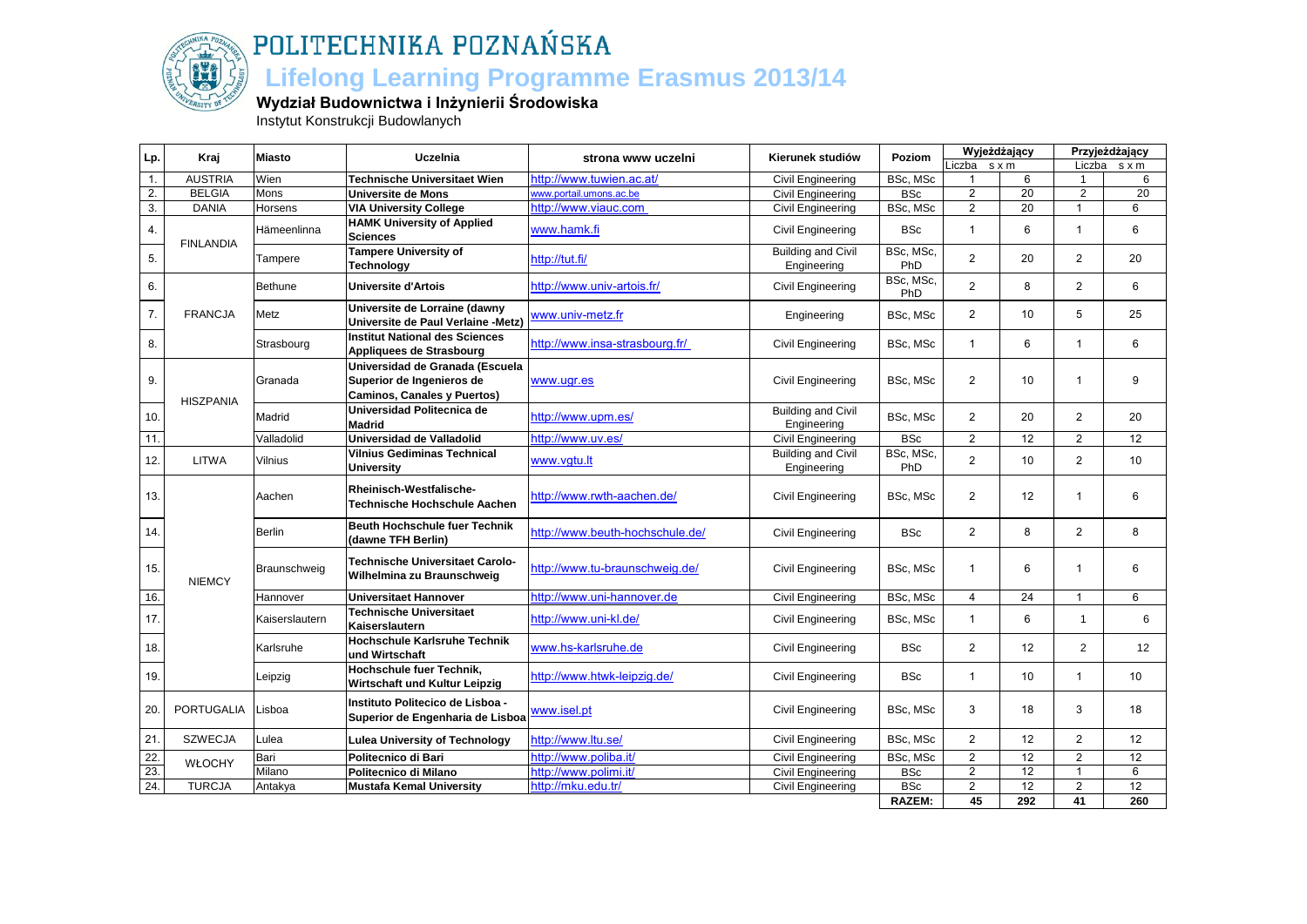

## POLITECHNIKA POZNAŃSKA  **Lifelong Learning Programme Erasmus 2013/14**

**Wydział Budownictwa i Inżynierii Srodowiska**

Instytut Inżynierii Lądowej

| Lp. | Kraj             | <b>Miasto</b> | Uczelnia                       | strona www uczelni        | Kierunek studiów            | <b>Poziom</b> | Wyjeżdżający |       |        | Przyjeżdżający |
|-----|------------------|---------------|--------------------------------|---------------------------|-----------------------------|---------------|--------------|-------|--------|----------------|
|     |                  |               |                                |                           |                             |               | Liczba       | s x m | Liczba | s x m          |
|     | <b>BELGIA</b>    | Gent          | Universiteit Gent              | http://www.ugent.be/      | <b>Engineering Sciences</b> | MSc, PhD      |              | 12    |        | 12             |
| 2.  | <b>FINLANDIA</b> |               | Tampere University of          |                           | <b>Building and Civil</b>   | BSc, MSc,     |              | 10    |        | 10             |
|     |                  | Tampere       | <b>Technology</b>              | http://tut.fi/            | Engineering                 | PhD           |              |       |        |                |
|     |                  |               | Universidad Politecnica de     |                           |                             |               |              |       |        |                |
| 3.  |                  | Barcelona     | Catalunya - Escola Politecnica | http://www.epseb.upc.edu/ | Civil Engineering           | <b>BSc</b>    |              | 20    |        | 20             |
|     | <b>HISZPANIA</b> |               | Superior d'Edificacio de       |                           |                             |               |              |       | ∠      |                |
|     |                  |               | <b>Barcelona</b>               |                           |                             |               |              |       |        |                |
|     |                  | Madryt        | Universidad Politecnica de     | http://www.upm.es/        |                             | BSc. MSc      |              | 18    |        | 18             |
| 4.  |                  |               | <b>Madrid</b>                  |                           | Civil engineering           |               |              |       |        |                |
|     | TURCJA           | Adana         | <b>Cukurova University</b>     | http://www.cu.edu.tr/     | Civil Engineering           | <b>BSc</b>    |              | 10    |        | 10             |
|     |                  |               |                                |                           |                             | <b>RAZEM:</b> |              | 70    |        | 70             |



## POLITECHNIKA POZNAŃSKA

## **Lifelong Learning Programme Erasmus 2013/14**

**Wydział Budownictwa i Inżynierii Srodowiska**

Instytut Inżynierii Środowiska

| Lp.            | Kraj             | <b>Miasto</b>    | Uczelnia                                                         | strona www uczelni             | Kierunek studiów                                | Poziom                  | Wyjeżdżający          |              |                | Przyjeżdżający |
|----------------|------------------|------------------|------------------------------------------------------------------|--------------------------------|-------------------------------------------------|-------------------------|-----------------------|--------------|----------------|----------------|
|                |                  |                  |                                                                  |                                |                                                 |                         | Liczba                | $s \times m$ | Liczba         | $s \times m$   |
| $\mathbf{1}$   | <b>BELGIA</b>    | Liege            | Universite de Liege                                              | www.ulq.ac.be                  | Building and civil eng.<br>(environmental eng.) | BSc, MSc,<br><b>PhD</b> | $\overline{2}$        | 10           | $\overline{2}$ | 10             |
| 2              |                  | Aalborg          | <b>Aalborg University</b>                                        | http://www.aaue.dk/            | Environmental<br>Engineering                    | <b>MSc</b>              |                       | 10           |                | 10             |
| 3              | <b>DANIA</b>     | Esbjerg          | <b>Aalborg University</b>                                        | http://www.aaue.dk/            | Environmental<br>Engineering                    | BSc, MSc                | 2                     | 12           |                | 6              |
| 4              |                  | Odense           | University of Southern Denmark                                   | www.sdu.dk                     | Building and civil eng.                         | <b>BSc</b>              | $\overline{1}$        | 10           |                | 10             |
| 5              | <b>FINLANDIA</b> | Oulu             | <b>Oulu University of Applied</b><br><b>Sciences</b>             | http://www.oamk.fi/english/    | Environmental<br>Engineering                    | BSc. MSc                | $\overline{2}$        | 12           | $\overline{2}$ | 12             |
| 6              | <b>FRANCJA</b>   | Strasbourg       | Institut National des Sciences<br>Appliquees de Strasbourg       | http://www.insa-strasbourg.fr/ | Environmental<br>Engineering                    | BSc. MSc                | 1                     | 6            |                | 6              |
| $\overline{7}$ | <b>GRECJA</b>    | Athens           | Technological Education Institute of<br><b>Piraeus</b>           | http://www.teipir.gr/          | Building and Civil<br>Engineering               | <b>BSc</b>              | 3                     | 18           | 3              | 18             |
| 8              | <b>HISZPANIA</b> | Madryt           | Universidad Politecnica de<br><b>Madrid</b>                      | http://www.upm.es/             | Civil engineering                               | BSc. MSc                | $\overline{2}$        | 18           | $\overline{2}$ | 18             |
| 9              |                  | Tarragona        | Universitat Rovira i Virgili                                     | http://www.urv.es/             | Environmental<br>Engineering                    | BSc, MSc                | $\mathbf{1}$          | 10           |                | 10             |
| 10             | <b>HOLANDIA</b>  | Eindhoven        | <b>Technische Universitaet</b><br>Eindhoven                      | www.tue.nl                     | Building and civil eng.<br>(environmental eng.) | MSc, PhD                | $2(1)$ na<br>semestr) | 12           | $\overline{2}$ | 12             |
| 11             | <b>NIEMCY</b>    | <b>Berlin</b>    | Technische Universitaet Berlin                                   | http://www.tu-berlin.de/       | Environmental<br>Engineering                    | <b>BSc</b>              | 3                     | 18           | 2              | 12             |
| 12             | <b>WEGRY</b>     | <b>Budapeszt</b> | <b>Budapest University of</b><br><b>Technology and Economics</b> | www.bme.hu                     | Building and civil eng.                         | BSc. MSc                | 2                     | 10           | $\overline{2}$ | 12             |
| 13             | <b>WŁOCHY</b>    | Bari             | Politecnico di Bari                                              | www.poliba.it                  | Environmental<br>Engineering                    | BSc, MSc                | 2                     | 12           | $\overline{2}$ | 12             |
|                |                  |                  |                                                                  |                                |                                                 | <b>RAZEM:</b>           | $22 \,$               | 158          | 22             | 148            |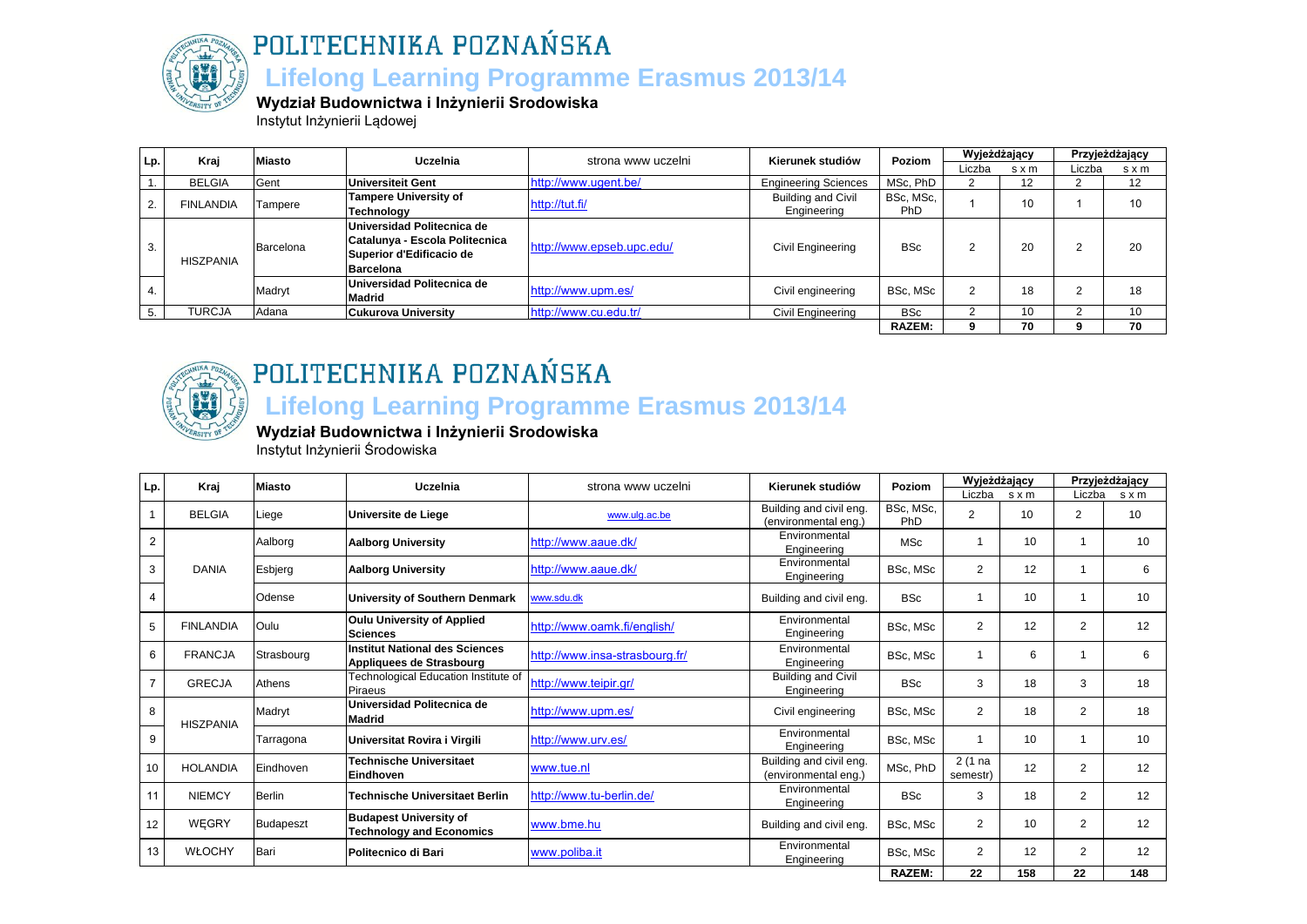

### **Lifelong Learning Programme Erasmus 2013/14**

#### **Wydział Budowy Maszyn i Zarządzania**

| Lp.            | Kraj             | <b>Miasto</b>  | Uczelnia                                                                                                                  | strona www uczelni             | Kierunek studiów                                                          | Poziom                  | Wyjeżdżający   |                |                | Przyjeżdżający  |
|----------------|------------------|----------------|---------------------------------------------------------------------------------------------------------------------------|--------------------------------|---------------------------------------------------------------------------|-------------------------|----------------|----------------|----------------|-----------------|
|                |                  |                |                                                                                                                           |                                |                                                                           |                         | Liczba         | s x m          | Liczba         | sxm             |
| $\mathbf{1}$ . | <b>ANGLIA</b>    | Cranfield      | <b>Cranfield University</b>                                                                                               | http://www.cranfield.ac.uk/    | Vibro-Acoustics/Eco<br>Engineering                                        | MSc, PhD                | $\overline{2}$ | 24             | 2              | 12              |
| 2.             |                  | <b>OSIJEK</b>  | Josip Juraj Strossmayer<br><b>University of Osijek</b>                                                                    | www.unios.hr                   | <b>Mechanical Engineering</b>                                             | BSc, MSc,<br>PhD        | $\overline{2}$ | 12             | 2              | 12              |
| 3.             | <b>CHORWACJA</b> | Rijeka         | University of Rijeka                                                                                                      | http://www.uniri.hr/           | <b>Mechanical Engineering</b>                                             | BSc, MSc,<br>PhD        | $\overline{2}$ | 8              | 2              | 8               |
| 4.             |                  | Slavonski Brod | <b>University of Applied Sciences of</b><br>Slavonski Brod                                                                | www.vusb.hr                    | <b>Mechanical Engineering</b>                                             | BSc, MSc,<br>PhD        | $\overline{2}$ | 12             | 2              | 12 <sup>2</sup> |
| 5.             |                  | Zagreb         | <b>University of Zagreb</b>                                                                                               | www.international.unizq.hr     | <b>Mechanics and Metal</b><br>Work                                        | BSc, MSc                | $\overline{2}$ | 12             | 2              | 12              |
| 6.             |                  | Ostrava        | VSB- Technicka Univerzita<br>Ostrava                                                                                      | www.vsb.cz                     | Progressive<br>Technologies                                               | MSc, PhD                | 3              | 9              | $\overline{2}$ | 6               |
| 7.             | <b>CZECHY</b>    | Usti nad Labem | Univerzita Jana Evangelisty<br>Purkyne                                                                                    | http://ujep.cz/                | Engineering and<br>engineering trades,<br>Manufacturing and<br>processing | BSc, MSc,<br>PhD        | $\overline{4}$ | 16             | $\overline{4}$ | 16              |
| 8.             | <b>DANIA</b>     | Horsens        | <b>VIA University College</b>                                                                                             | http://www.viauc.com           | <b>Mechanical Engineering</b>                                             | BSc, MSc                | $\overline{2}$ | 10             | $\overline{1}$ | 6               |
| 9.             | <b>FINLANDIA</b> | Oulu           | <b>Oulu University of Applied</b><br>Sciences                                                                             | http://www.oamk.fi/english/    | <b>Mechanical Engineering</b>                                             | BSc, MSc                | $\overline{2}$ | 18             | 2              | 18              |
| 10.            |                  | Ylivieska      | Central Ostrobothnia Polytechnic                                                                                          | http://www.cop.fi/             | <b>Mechanical Engineering</b>                                             | BSc, MSc                | $\overline{4}$ | 16             | 2              | 16              |
| 11.            |                  | <b>Bethune</b> | <b>Universite d'Artois</b>                                                                                                | http://www.univ-artois.fr/     | <b>Mechanical Engineering</b>                                             | <b>BSc</b>              | $\overline{2}$ | $\overline{8}$ | $\overline{2}$ | 6               |
| 12.            |                  | <b>Blois</b>   | Ecole Nationale d'Ingenieurs du<br>Val de Loire                                                                           | http://www.uni-tours.fr        | <b>Mechanical Engineering</b>                                             | BSc, MSc                | $\overline{4}$ | 24             | $\overline{4}$ | 24              |
| 13.            |                  | Compiegne      | Universite de Technologie de<br>Compiegne                                                                                 | http://www.utc.fr/             | <b>Mechanical Engineering</b>                                             | BSc, MSc,<br>PhD        | $\overline{2}$ | 6              | 2              | 6               |
| 14.            | <b>FRANCJA</b>   | <u>Lyon</u>    | <b>Ecole Centrale de Lyon</b>                                                                                             | http://www.ec-lyon.fr          | <b>Mechanical Engineering</b>                                             | BSc, MSc,<br><b>PhD</b> | $\overline{3}$ | 36             | $\overline{3}$ | 36              |
| 15.            |                  | Metz           | Ecole Nationale d'Ingenieurs de<br><b>Metz</b>                                                                            | http://www.enim.fr/            | <b>Mechanical Engineering</b>                                             | BSc, MSc                | $\overline{2}$ | 24             | 2              | 24              |
| 16.            |                  | Strasbourg     | <b>Institut National des Sciences</b><br>Appliquees de Strasbourg                                                         | http://www.insa-strasbourg.fr/ | <b>Mechanical Engineering</b>                                             | BSc, MSc                | $\overline{2}$ | 12             | 2              | 12              |
| 17.            | <b>GRECJA</b>    | Piraeus        | <b>University of Piraeus</b>                                                                                              | http://www.unipi.gr            | <b>Production Engineering</b><br>Management                               | BSc, MSc                | $\overline{2}$ | 20             | 2              | 20              |
| 18.            |                  | Volos          | University of Thessaly                                                                                                    | http://uth.gr/                 | <b>Mechanical Engineering</b>                                             | BSC, MSc,<br>PhD        | 3              | 36             | 3              | 36              |
| 19.            |                  | Barcelona      | Universidad Politecnica de<br>Catalunya, Escola Tecnica<br>Superior d'Enginyeries Industrial i<br>Aeronautica de Terrassa | http://etseiat.upc.edu/        | <b>Mechanical Engineering</b>                                             | BSc, MSc                | 3              | 18             | 3              | 18              |
| 20             | <b>HISZPANIA</b> | Jaen           | Universidad de Jaen                                                                                                       | www.ujaen.es                   | <b>Mechanical Engineering</b>                                             | BSc,MSc                 | $\overline{2}$ | 20             | $\overline{2}$ | 20              |
| 21.            |                  | Leon           | Universidad de Leon                                                                                                       | www.unileon.es                 | <b>Mechanical Engineering</b>                                             | BSc, MSc                | $\overline{4}$ | 24             | $\overline{4}$ | 24              |
| 22.            |                  | Madrid         | Universidad Carlos III de Madrid                                                                                          | http://www.uc3m.es/            | <b>Mechanical Engineering</b>                                             | BSc, MSc                | $\overline{2}$ | 12             | 2              | 12              |
| 23.            |                  | Valladolid     | Universidad de Valladolid                                                                                                 | http://www.uva.es/             | <b>Mechanical Engineering</b>                                             | <b>BSc</b>              | $\overline{2}$ | 12             | 2              | 12              |
| 24.            |                  | Vigo           | Universidade de Vigo                                                                                                      | www.uvigo.es                   | <b>Manufacturing Science</b>                                              | <b>MSc</b>              | $\overline{2}$ | 18             | 2              | 18              |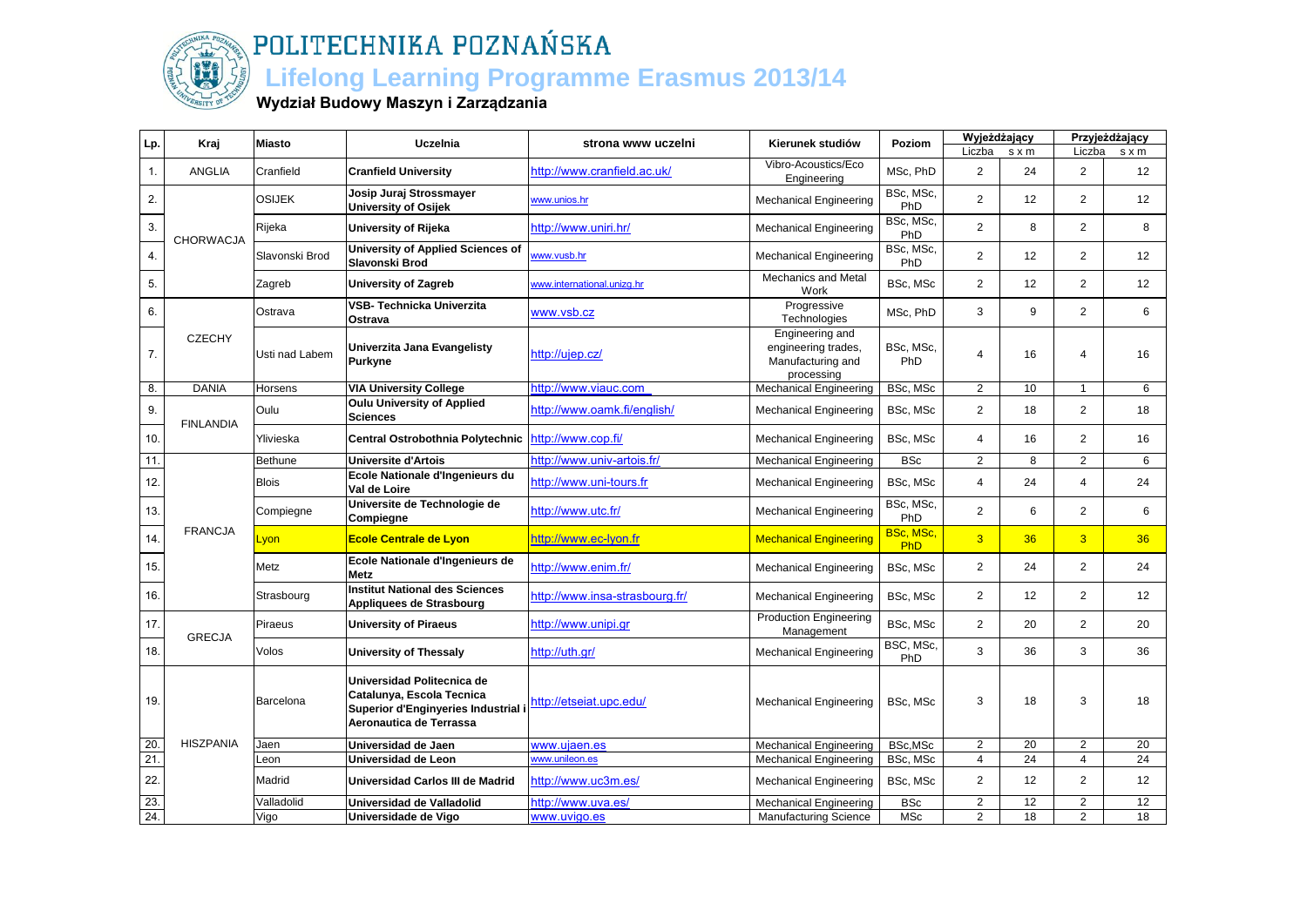| 25.             |                   | Aachen            | Rheinisch-Westfalische-<br><b>Technische Hochschule Aachen</b>       | http://www.rwth-aachen.de/     | <b>Mechanical Engineering</b> | BSc, MSc         | 2                | 12              |                | 6              |
|-----------------|-------------------|-------------------|----------------------------------------------------------------------|--------------------------------|-------------------------------|------------------|------------------|-----------------|----------------|----------------|
| 26.             |                   | <b>Berlin</b>     | <b>Technische Universitaet Berlin</b>                                | http://www.tu-berlin.de/       | <b>Mechanical Engineering</b> | <b>BSc</b>       | 3                | 12              | 2              | 12             |
| 27.             | <b>NIEMCY</b>     | Braunschweig      | <b>Technische Universitaet Carolo-</b><br>Wilhelmina zu Braunschweig | http://www.tu-braunschweig.de/ | <b>Mechanical Engineering</b> | BSc. MSc         | $\boldsymbol{4}$ | 24              | Δ              | 24             |
| $\frac{28}{29}$ |                   | Cottbus           | <b>BTU Universitaet Cottbus</b>                                      | http://tu-cottbus.de/          | <b>Mechanical Engineering</b> | <b>MSc</b>       | 6                | 60              | $\overline{a}$ |                |
|                 |                   | <b>Dresden</b>    | <b>Technische Universitaet Dresden</b>                               | www.tu-dresden.de              | Materials and                 | <b>MSC</b>       | 4                | $\overline{24}$ |                | $\overline{4}$ |
| 30.             |                   |                   |                                                                      |                                | Manufacturing Eng.            | PhD              | $\overline{ }$   | 6               |                | 4              |
| 31.             |                   | Emden             | Fachhochschule Oldenburg/<br>Ostfriesland/ Wilhelmshaven             | http://www.fh-oow.de/          | <b>Mechanical Engineering</b> | <b>BSc</b>       | $\overline{2}$   | 12              |                | 6              |
| 32.             |                   | Hannover          | Universitaet Hannover                                                | http://www.uni-hannover.de     | <b>Mechanical Engineering</b> | BSc, MSc         | 3                | 30              | 3              | 30             |
| 33.             |                   | Offenburg         | <b>Hochschule Offenburg</b>                                          | http://www.fh-offenburg.de/    | <b>Mechanical Engineering</b> | BSc,MSc          | $\overline{2}$   | 12              | $\overline{2}$ | 12             |
| $\frac{34}{35}$ | <b>PORTUGALIA</b> | Covilha           | Universidade da Beira Interior                                       | http://www.ubi.pt/             | <b>Mechanical Engineering</b> | BSc, MSc         | 3                | 18              | 3              | 18             |
|                 |                   | Guimaraes         | Universidade do Minho                                                | http://www.uminho.pt/          | <b>Mechanical Engineering</b> | MSc, PhD         | $\overline{2}$   | 12              | 2              | 12             |
| 36.             | <b>RUMUNIA</b>    | <b>Baia Mare</b>  | North University of Baia Mare                                        | http://www.ubm.ro/             | Progressive<br>Technologies   | MSc, PhD         | $\overline{2}$   | 6               | 2              | 6              |
| 37.             |                   | <b>Bratislava</b> | Slovenska Technicka Univerzita v<br><b>Bratislave</b>                | www.stuba.sk                   | Progressive<br>Technologies   | MSc. PhD         | 2                | 6               | 2              | 6              |
| 38.             |                   | Presov            | <b>Technical University of Kosice</b>                                | http://www.tuke.sk/            | Engineering Technology        | <b>MSc</b>       | 2                | 6               | 2              | 6              |
| 39.             | <b>SŁOWACJA</b>   | Kosice            | <b>Technical University of Kosice</b>                                | http://www.tuke.sk/            | <b>Mechanical Engineering</b> | BSc, MSc,<br>PhD | 3                | 15              | 3              | 15             |
| 40.             |                   | Trnava            | <b>Slovak University of Technology</b><br>in Bratislava              | www.mtf.stuba.sk               | Progressive<br>Technologies   | MSc, PhD         | 2                | 6               | 2              | 6              |
| 41              |                   | Zilina            | University of Zilina                                                 | http://www.utc.sk              | <b>Mechanical Engineering</b> | BSc, MSc,<br>PhD | $\overline{2}$   | 10              | 2              | 10             |
| 42.             | <b>SZWECJA</b>    | Halmstad          | <b>Halmstad University</b>                                           | http://www.hh.se/              | <b>Mechanical Engineering</b> | BSc. MSc         | $\overline{2}$   | 12              | 2              | 12             |
| 43.             | <b>WEGRY</b>      | Nyiregyhaza       | <b>College of Nyiregyhaza</b>                                        | http://www.nyf.hu/             | <b>Mechanical Engineering</b> | Msc              | $\overline{2}$   | 12              | $\overline{2}$ | 12             |
| 44.             | <b>TURCJA</b>     | Adana             | <b>Cukurova Universitesi</b>                                         | www.cu.edu.tr                  | <b>Mechanical Engineering</b> | BSc, MSc         | 3                | 30              | 6              | 30             |
| 45.             |                   | Tekirdag          | <b>Namik Kemal University</b>                                        | http://www.nku.edu.tr          | <b>Mechanical Engineering</b> | <b>BSc</b>       | 2                | 10              | $\overline{2}$ | 110            |
|                 |                   |                   |                                                                      |                                |                               | <b>RAZEM:</b>    | 114              | 742             | 101            | 727            |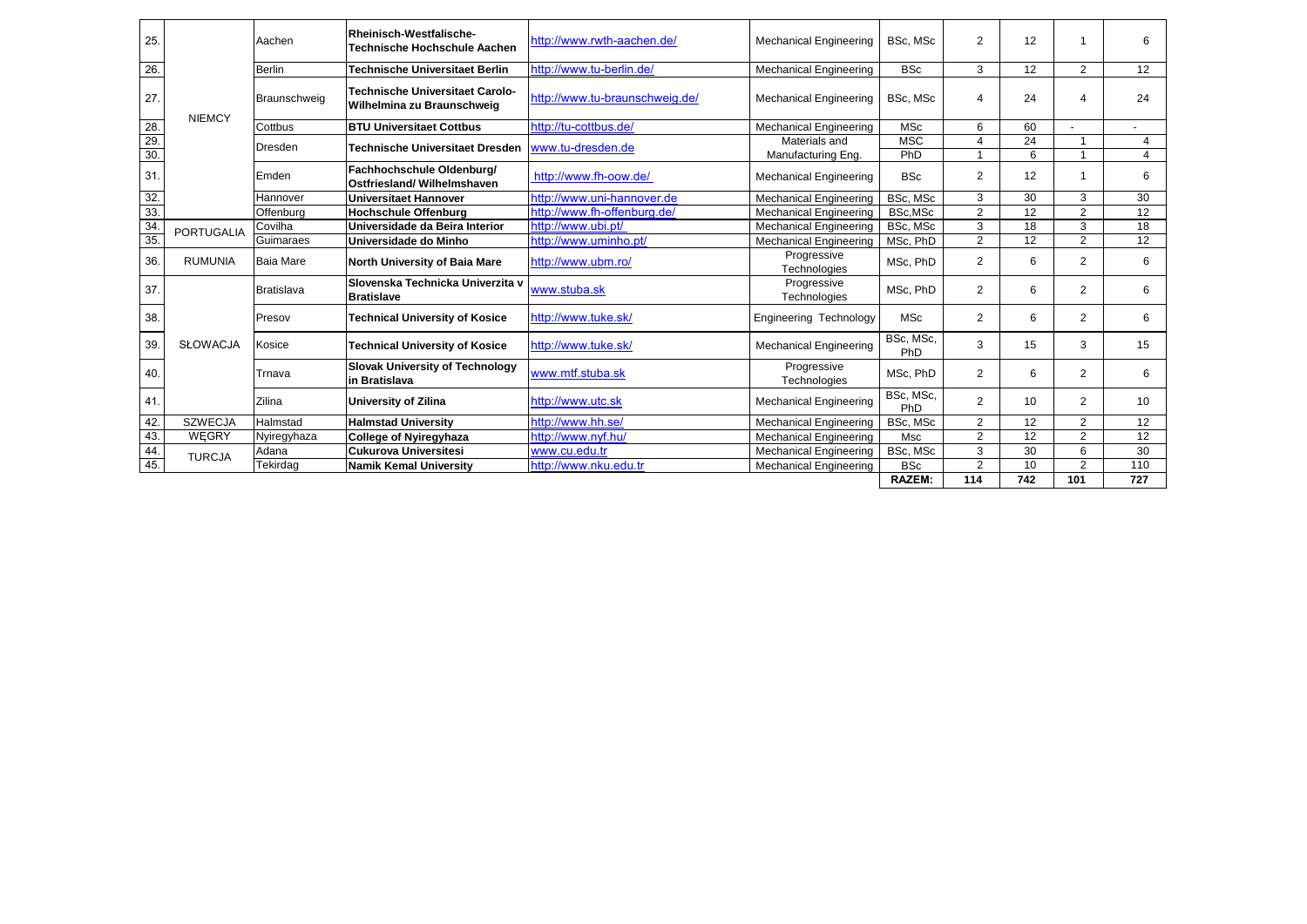

 **Lifelong Learning Programme Erasmus 2013/14**

**Wydział Elektryczny**

Instytut Matematyki

| Lp. | Krai            | <b>Miasto</b> | Uczelnia                       | strona www uczelni     | Kierunek studiów | Poziom        | Wyjeżdżający |       |        | Przyjeżdżający |
|-----|-----------------|---------------|--------------------------------|------------------------|------------------|---------------|--------------|-------|--------|----------------|
|     |                 |               |                                |                        |                  |               | Liczba       | s x m | .iczba | sxm            |
|     | <b>SŁOWACJA</b> | Zilina        | <b>Zilinska Univerzita</b>     |                        | Mathematics      | BSc, MSc      |              |       |        |                |
|     | SZWECJA         | Lulea         | Lulea University of Technology | http:<br>//www.itu.se/ | Mathematics      | BSc, MSc      |              |       |        |                |
|     |                 |               |                                |                        |                  | <b>RAZEM:</b> |              | 24    |        |                |



## POLITECHNIKA POZNAŃSKA

### **Lifelong Learning Programme Erasmus 2013/14**

**Wydział Elektryczny** Instytut Elektroenergetyki

| Lp. | Kraj                | Miasto    | Uczelnia                                           | strona www uczelni           | Kierunek studiów                                                | Poziom           | Wyjeżdżający |     |        | Przyjeżdżający |
|-----|---------------------|-----------|----------------------------------------------------|------------------------------|-----------------------------------------------------------------|------------------|--------------|-----|--------|----------------|
|     |                     |           |                                                    |                              |                                                                 |                  | Liczba       | sxm | Liczba | sxm            |
|     | <b>NIEMCY</b>       | Hannover  | Universitaet Hannover                              | http://www.uni-hannover.de   | <b>Electrical Engineering</b><br><b>High Voltage Techniques</b> | BSc, MSc         |              | 24  |        |                |
|     |                     | Stuttgart | <b>Universitaet Stuttgart</b>                      | http://www.uni-stuttgart.de/ | <b>Electricity and Energy</b>                                   | BSc, MSc         |              | 12  |        |                |
|     | PORTUGALIA Braganca |           | Instituto Politecnico de Braganca   http://ipb.pt/ |                              | Power Engineering                                               | BSc, MSc         |              | 20  |        | 20             |
|     | TURCJA              | Istanbul  | <b>Istanbul Aydin University</b>                   | http://www.aydin.edu.tr/     | <b>Electrical Engineering</b>                                   | BSc, MSc,<br>PhD |              | 18  |        | 18             |
|     |                     |           |                                                    |                              |                                                                 | <b>RAZEM:</b>    | 75           | 74  |        | 56             |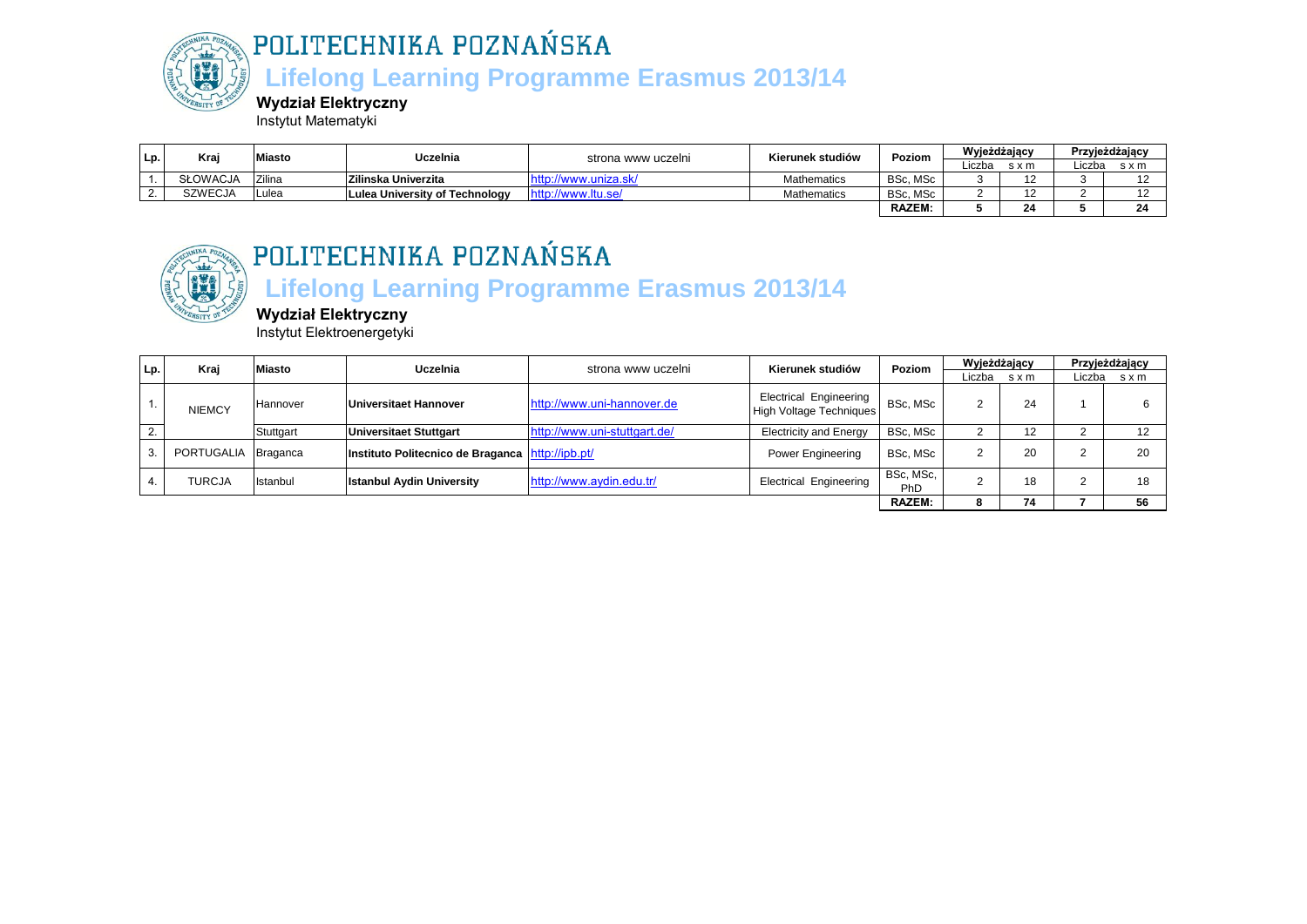

## POLITECHNIKA POZNAŃSKA  **Lifelong Learning Programme Erasmus 2013/14**

#### **Wydział Elektryczny**

Instytut Automatyki i Inżynierii Informatycznej

| Lp. | Kraj              | <b>Miasto</b> | Uczelnia                                               | strona www uczelni           | Kierunek studiów                                           | Poziom        | Wyjeżdżający |       |        | Przyjeżdżający |
|-----|-------------------|---------------|--------------------------------------------------------|------------------------------|------------------------------------------------------------|---------------|--------------|-------|--------|----------------|
|     |                   |               |                                                        |                              |                                                            |               | Liczba       | s x m | Liczba | s x m          |
|     | <b>CZECHY</b>     | Praga         | <b>Charles University in Prague</b>                    | www.cuni.cz                  | <b>Computer Science</b>                                    | BSc. MSc      |              | 12    |        | 12             |
|     | <b>FRANCJA</b>    | Longuenesse   | Ecole d'Ingenieurs du Littoral<br>Cote d'Opale (EILCO) | http://www.univ-littoral.fr/ | Control<br>Engineering&Robotics                            | BSc, MSc      |              | 12    |        | 12             |
| 3.  | <b>HISZPANIA</b>  | Cartagena     | Universidad Politecnica de<br>Cartagena                | http://www.upct.es/          | Electronics and<br>Automation (Control Eng.<br>& Robotics) | BSc. MSc      |              | 12    |        | 12             |
|     |                   | Madrid        | Universidad Politecnica de<br><b>Madrid</b>            | http://www.upm.es/           | <b>Computer Science</b>                                    | BSc. MSc      |              | 30    |        | 30             |
|     | <b>PORTUGALIA</b> | Lisboa        | Universidade Nova de Lisboa                            | www.unl.pt                   | Electornics and<br>Automation                              | BSc. MSc      | ◠            | 12    | ◠      | 12             |
|     | <b>PORTUGALIA</b> | Lisboa        | Universidade Nova de Lisboa                            | www.unl.pt                   | <b>Computer Science</b>                                    | BSc, MSc      |              | 20    |        | 20             |
|     |                   |               |                                                        |                              |                                                            | <b>RAZEM:</b> | 13           | 98    | 13     | 98             |



## POLITECHNIKA POZNAŃSKA  **Lifelong Learning Programme Erasmus 2013/14**

### **Wydział Elektryczny**

Instytut Elektrotechniki i Elektroniki Przemysłowej

| Lp. | Kraj           | <b>Miasto</b>   | Uczelnia                                                | strona www uczelni           | Kierunek studiów              | Poziom           | Wyjeżdżający   |       |                | Przyjeżdżający |
|-----|----------------|-----------------|---------------------------------------------------------|------------------------------|-------------------------------|------------------|----------------|-------|----------------|----------------|
|     |                |                 |                                                         |                              |                               |                  | Liczba         | s x m | Liczba         | s x m          |
|     | <b>FRANCJA</b> | ∟ille           | Universite des Sciences et<br>Technologie de Lille      | http://ustl1.univ-lille1.fr/ | <b>Electrical Engineering</b> | MSc, PhD         | 2              | 12    | $\overline{2}$ | 12             |
| 2.  |                | Aachen          | Rheinisch-Westfalische-<br>Technische Hochschule Aachen | http://www.rwth-aachen.de/   | <b>Electrical Engineering</b> | BSc, MSc         | 2              | 12    |                |                |
| 3.  | <b>NIEMCY</b>  | Dortmund        | <b>Technische Universitaet</b><br><b>IDortmund</b>      | http://tu-dortmund.de        | <b>Electrical Engineering</b> | MSc. PhD         | 2              | 12    | 2              | 12             |
| 4.  |                | Offenburg       | <b>Hochschule Offenburg</b>                             | www.hs-offenburg.de          | <b>Electrical Engineering</b> | BSc, MSc         | $\mathcal{P}$  | 12    |                | 12             |
| 5.  |                | Zittau          | <b>Hochschule Zittau</b>                                | http://www.hs-zigr.de/       | <b>Electrical Engineering</b> | <b>BSc</b>       | 2              | 10    |                | 10             |
| 6.  | PORTUGALIA     | <b>Braganca</b> | Instituto Politecnico de Braganca                       | http://www.ipb.pt/           | <b>Electrical Engineering</b> | BSc, MSc         | $\overline{2}$ | 20    | $\overline{2}$ | 20             |
| 7.  |                | Istanbul        | <b>Marmara Universitesi</b>                             | www.marmara.edu.tr           | Electronic engineering        | <b>BSc</b>       | $\mathcal{P}$  | 10    |                | 10             |
| 8.  | <b>TURCJA</b>  | Istanbul        | <b>Istanbul Aydin University</b>                        | http://www.aydin.edu.tr/     | <b>Electrical Engineering</b> | BSc, MSc,<br>PhD | $\sim$         | 18    | 2              | 18             |
|     |                |                 |                                                         |                              |                               | <b>RAZEM:</b>    | 16             | 106   | 15             | 100            |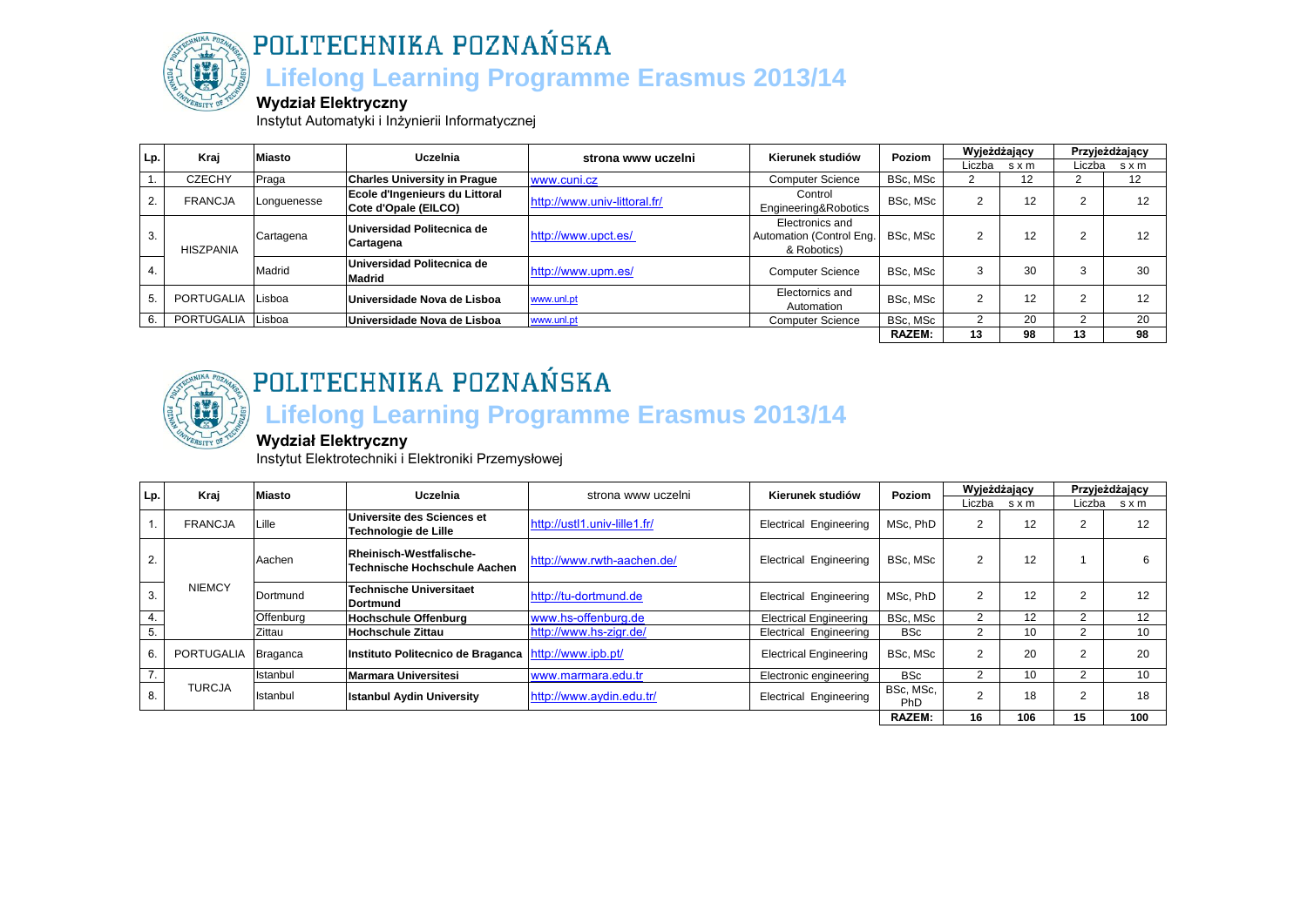

### **Lifelong Learning Programme Erasmus 2013/14**

#### **Wydział Elektroniki i Telekomunikacji**

| Lp.              | Kraj             | Miasto         | Uczelnia                                                                                                                    | strona www uczelni              | Kierunek studiów                                                                | Poziom           | Wyjeżdżający   |                 |                | Przyjeżdżający  |
|------------------|------------------|----------------|-----------------------------------------------------------------------------------------------------------------------------|---------------------------------|---------------------------------------------------------------------------------|------------------|----------------|-----------------|----------------|-----------------|
|                  |                  |                |                                                                                                                             |                                 |                                                                                 |                  | Liczba         | s x m           | Liczba         | $s \times m$    |
| $\mathbf{1}$ .   | <b>BELGIA</b>    | Antwerpen      | <b>Artesis University College</b><br>Antwerp                                                                                | www.artesis.be                  | <b>Electronics and Telecom</b>                                                  | BSc, MSc,<br>PhD | $\overline{2}$ | 10              | $\overline{2}$ | 10              |
| 2.               |                  | <b>Brussel</b> | <b>Vrije Universiteit Brussel</b>                                                                                           | http://www.vub.ac.be/           | Electronics and Telecom.                                                        | BSc, MSc         | $\overline{2}$ | 12              | 2              | 12              |
| 3.               | <b>FINLANDIA</b> | Oulu           | <b>Oulu University of Applied</b><br><b>Sciences</b>                                                                        | http://www.oamk.fi/english/     | Electronics and Telecom.                                                        | BSc, MSc         | $\overline{2}$ | 18              | 2              | 18              |
| 4.               |                  | Tampere        | <b>Tampere University of</b><br><b>Technology</b>                                                                           | http://www.tut.fi/en/           | Electronics and Telecom.                                                        | BSc, MSc,<br>PhD | $\overline{4}$ | 40              | $\overline{4}$ | 40              |
| 5.               |                  | <b>Blois</b>   | Ecole Nationale d'Ingenieurs du<br>Val de Loire                                                                             | http://www.uni-tours.fr         | Electronics and<br>Automation                                                   | BSc, MSc         | $\overline{4}$ | 24              | $\overline{a}$ | 24              |
| 6.               | <b>FRANCJA</b>   | <b>Brest</b>   | <b>Telecom Bretagne</b>                                                                                                     | http://www.telecom-bretagne.eu/ | Electronics and Telecom.                                                        | <b>Bsc</b>       | $\overline{2}$ | 24              | 2              | 24              |
| $\overline{7}$ . |                  | Evry           | <b>Telecom SudParis</b>                                                                                                     | www.telecom-sudparis.eu         | <b>Electronics and Telecom</b>                                                  | BSc, MSc,<br>PhD | $\overline{2}$ | 10              | $\overline{2}$ | 10              |
| 8.               |                  | Paris          | <b>Telecom Paris Tech</b>                                                                                                   | www.telecom-paristech.fr        | Electronics and Telecom.                                                        | <b>MSc</b>       | $\overline{2}$ | 10 <sup>1</sup> | 2              | 10              |
| 9.               | <b>GRECJA</b>    | Athens         | <b>National and Kapodistrian</b><br><b>University of Athens</b>                                                             | http://uoa.gr/                  | Electronics and<br><b>Automation (Electronics</b><br>and<br>Telecommunications) | MSc, PhD         | $\overline{2}$ | 20              | $\mathbf{1}$   | 10              |
| 10.              |                  | Patras         | <b>University of Patras</b>                                                                                                 | http://www.upatras.gr/          | Electronics and Telecom.                                                        | <b>MSc</b>       | $\overline{2}$ | 12              | 2              | 12              |
| 11.              | <b>HISZPANIA</b> | Barcelona      | Universitat Politecnica de<br>Catalunya- Escola Tecnica<br>Superior d'Enginyeria de<br><b>Telecomunication de Barcelona</b> | http://www.etsetb.upc.es/       | Eletronics and<br>automation, Electronics<br>and Telecommunications             | BSc, MSc,<br>PhD | $\overline{2}$ | 12              | $\overline{2}$ | 12              |
| 12.              |                  | Jaen           | Jaen University                                                                                                             | www.ujaen.es                    | <b>Electronics and Telecom</b>                                                  | BSc, MSC         | $\overline{2}$ | 20              | 2              | 20              |
| 13.              |                  | Madrid         | Universidad Carlos III de Madrid                                                                                            | http://www.uc3m.es/             | Electronics and Telecom.                                                        | BSc, MSc         | $\mathbf{1}$   | 6               | $\mathbf{1}$   | 6               |
| 14.              |                  | Kaiserslautern | <b>Technische Universitaet</b><br>Kaiserslautern                                                                            | http://www.uni-kl.de/           | Electronics and Telecom.                                                        | BSc, MSc         | 6              | 60              | $\mathbf{1}$   | 6               |
| 15.              |                  | Hamburg        | Technische Universitaet Hamburg-<br>Harburg                                                                                 | www.tu-harburg.de               | Electronics and<br>Automation                                                   | BSc, MSc         | $\overline{2}$ | 10 <sup>1</sup> | 2              | 10 <sup>1</sup> |
| 16.              | <b>NIEMCY</b>    | Hannover       | <b>Universitaet Hannover</b>                                                                                                | http://www.uni-hannover.de      | <b>Electronics and Telecom</b>                                                  | BSc, MSc         | $\mathbf{2}$   | 24              | $\mathbf{1}$   | 6               |
| 17.              |                  | Offenburg      | <b>Hochschule Offenburg</b>                                                                                                 | www.hs-offenburg.de             | Electronics and Telecom.                                                        | <b>MSc</b>       | $\overline{2}$ | 12              | 2              | 12              |
| 18.              |                  | Stuttgart      | <b>Universitaet Stuttgart</b>                                                                                               | http://www.uni-stuttgart.de/    | Electronics and Telecom.                                                        | BSc. MSc         | $\overline{2}$ | 12              | 2              | 12              |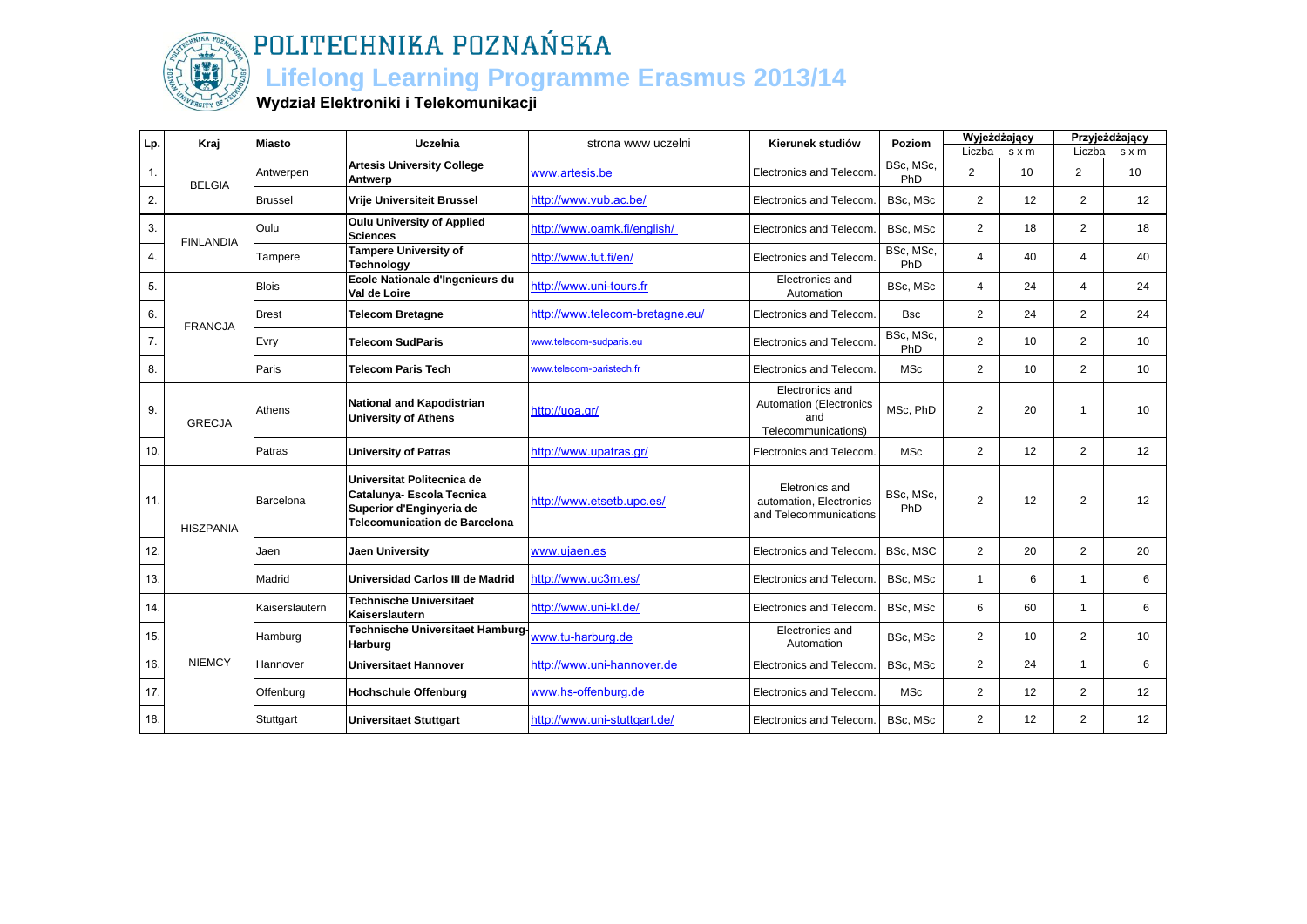| 19. | PORTUGALIA     | Lisboa      | Universidade Tecnica de Lisboa<br>(IST)                 | http://ist.utl.pt/                | Electronics and Telecom.        | BSc, MSc         | $\overline{2}$ | 12  | 2              | 12  |
|-----|----------------|-------------|---------------------------------------------------------|-----------------------------------|---------------------------------|------------------|----------------|-----|----------------|-----|
| 20. |                | Porto       | Universidade do Porto                                   | http://www.up.pt/                 | Electronics and Telecom.        | <b>MSc</b>       | 2              | 10  | $\overline{2}$ | 10  |
| 21  | <b>RUMUNIA</b> | Cluj Napoca | <b>Centrul Universitar Nord Din Baia</b><br><b>Mare</b> | www.ubm.ro                        | <b>Electronics and Telecom.</b> | BSc, Msc         | $\overline{2}$ | 20  | $\overline{2}$ | 20  |
| 22. | <b>SZWECJA</b> | Sundsvall   | <b>Midsweden University</b>                             | http://www.miun.se/               | Electronics and Telecom.        | BSc, MSc,<br>PhD | 1(2)           | 10  | 1(2)           | 10  |
| 23. |                | Gebze       | Gebze Institute of Technology                           | http://www.gyte.edu.tr/           | Electronics and Telecom.        | BSc, MSc,<br>PhD | 4              | 16  |                | 16  |
| 24. |                | Istanbul    | <b>Bogazici University</b>                              | http://www.boun.edu.tr            | Electronics and Telecom.        | BSc, MSc,<br>PhD | $\overline{2}$ | 12  | $\overline{2}$ | 12  |
| 25. | <b>TURCJA</b>  | Istanbul    | Kadir Has Universitesi                                  | http://www.khas.edu.tr/           | Electronics and Telecom.        | <b>BSc</b>       | 3              | 15  | 3              | 15  |
| 26. |                | Istanbul    | Ozyegin Universitesi                                    | http://ozyegin.edu.tr/            | Electronics and Telecom.        | BSc, MSc,<br>PhD | 2              | 12  | 2              | 12  |
| 27. |                | Uludag      | <b>Uludag Universitesi</b>                              | http://www.uludag.edu.tr/english/ | <b>Electronics and Telecom.</b> | BSc, MSc,<br>PhD | $\overline{2}$ | 12  | 3              | 15  |
| 28. |                | Bologna     | Universita di Bologna                                   | http://unibo.it/                  | Electronics and Telecom.        | BSc, MSc,<br>PhD | 3              | 18  | 3              | 18  |
| 29. | <b>WŁOCHY</b>  | Milano      | <b>Politecnico di Milano</b>                            | http://www.polimi.it/             | Electronics and Telecom.        | <b>BSc</b>       | $\overline{2}$ | 12  | 2              | 12  |
| 30. |                | Torino      | Politecnico di Torino                                   | http://www.polito.it/             | Electronics and Telecom.        | BSc, MSc         | 4              | 48  |                | 48  |
|     |                |             |                                                         |                                   |                                 | <b>RAZEM:</b>    | 71             | 533 | 65             | 454 |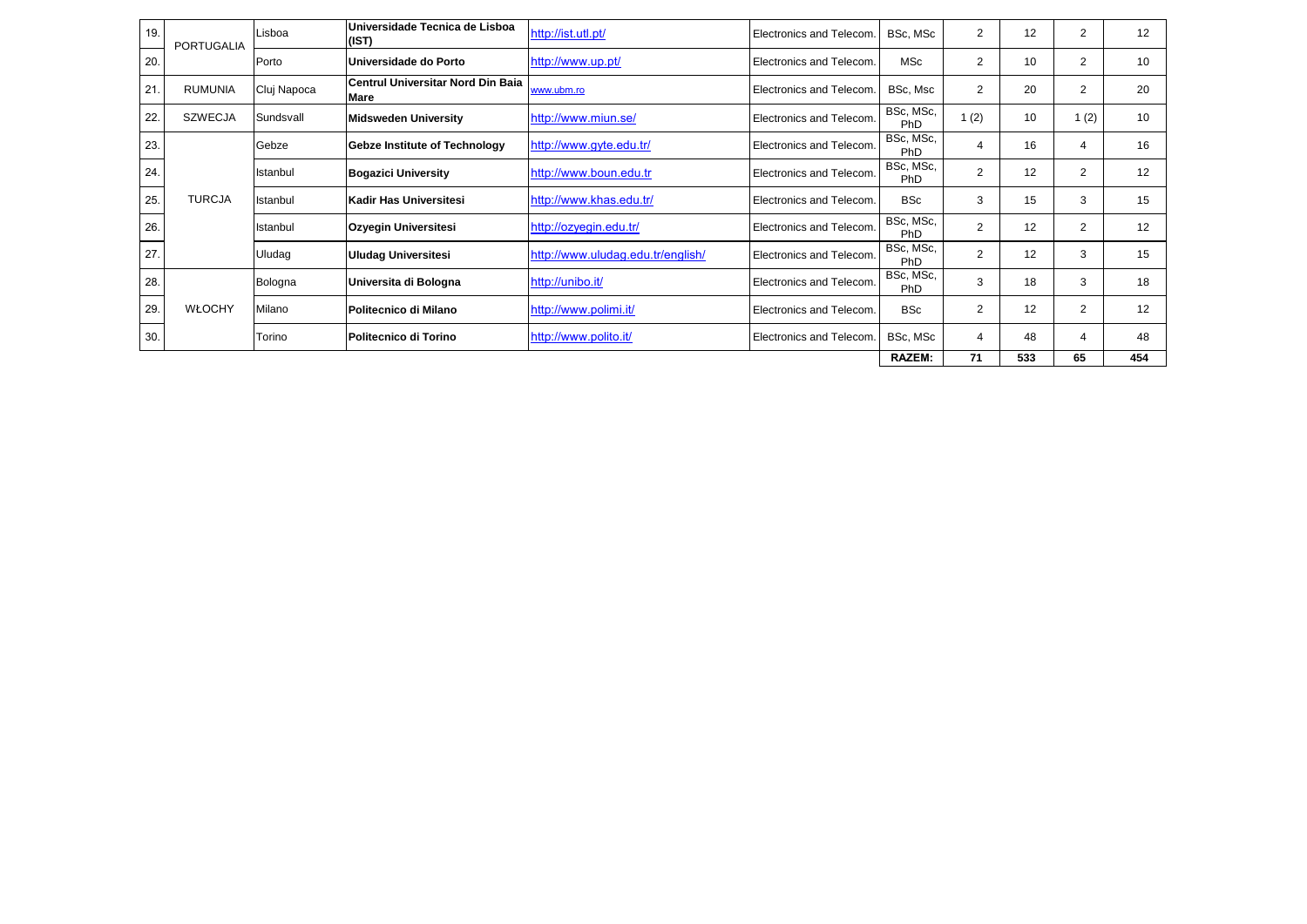

### **Lifelong Learning Programme Erasmus 2013/14**

**Wydział Informatyki**

Instytut Informatyki

| Lp.              | Kraj                  | <b>Miasto</b>   | <b>Uczelnia</b>                                                   | strona www uczelni           | Kierunek studiów                                | Poziom           | <b>Wyjeżdżający</b> |                 | Przyjeżdżający |                 |
|------------------|-----------------------|-----------------|-------------------------------------------------------------------|------------------------------|-------------------------------------------------|------------------|---------------------|-----------------|----------------|-----------------|
|                  |                       |                 |                                                                   |                              |                                                 |                  | Liczba              | $s \times m$    | Liczba         | s x m           |
| $\mathbf{1}$ .   | <b>AUSTRIA</b>        | Klagenfurt      | <b>Universitaet Klagenfurt</b>                                    | http://dia.uni-klu.ac.at/    | <b>Computer Science</b>                         | BSc, MSc         | 4                   | 20              | 4              | 20              |
| 2.               | <b>BELGIA</b>         | Leuven          | <b>KU Leuven</b>                                                  | www.kuleuven.be              | <b>Computer Science</b>                         | <b>MSc</b>       | $\mathbf{1}$        | $\overline{5}$  | $\overline{1}$ | 5               |
| $\overline{3}$ . |                       | Mons            | Universite de Mons                                                | www.portail.umons.ac.be      | <b>Computer Science</b>                         | <b>BSc</b>       | 3                   | 15              | $\overline{1}$ | 5               |
| 4.               | <b>FINLANDIA</b>      | Hameenlinna     | <b>HAMK University of Applied</b><br><b>Science</b>               | http://www.hamk.fi/          | <b>Computer Science</b>                         | <b>BSc</b>       | $\overline{2}$      | 10              | 2              | 10              |
| 5.               |                       | Grenoble        | Insitut Polytechnique de Grenoble http://www.grenoble-inp.fr/     |                              | <b>Computer Science</b>                         | BSc, MSc         | $\overline{2}$      | 10              | 2              | 10              |
| 6.               |                       | Lyon            | Universite Lumiere Lyon 2                                         | http://www.univ-lyon2.fr     | <b>Computer Science</b>                         | <b>MSc</b>       | 3                   | 30              | 3              | 30              |
| 7.               |                       | Paris           | Universite de Paris Dauphine                                      | http://www.dauphine.fr/      | <b>Computer Science</b>                         | BSc, MSc         | 3                   | $\overline{12}$ | 2              | 10              |
| 8.               | <b>FRANCJA</b>        | Poitiers        | Ecole Nationale Superieure de<br>Mecanique et d'Aerotechnique     | http://ensma.fr/             | <b>Computer Science</b>                         | BSc, MSc,<br>PhD | $\overline{2}$      | 20              | $\overline{2}$ | 20              |
| 9.               |                       | Poitiers        | <b>Universite de Poitiers</b>                                     | www.univ-poitiers.fr         | <b>Computer Science</b>                         | BSc, MSc         | $\overline{2}$      | 24              | $\overline{2}$ | $\overline{24}$ |
| 10.              |                       | Tours           | Universite Francois Rabelais,<br>Tours                            | www.univ-tours.fr            | <b>Computer Science</b>                         |                  | $\mathbf{1}$        | 12              | $\overline{1}$ | 12              |
| 11.              |                       | Madrid          | Universidad Politecnica de<br><b>Madrid</b>                       | http://upm.es/               | <b>Computer Science</b>                         | BSc, MSc         | $\mathbf{2}$        | 20              | 2              | 20              |
| 12.              | <b>HISZPANIA</b>      | Tarragona       | Universitat Rovira i Virgili                                      | www.urv.cat                  | <b>Computer Science</b>                         | <b>MSc</b>       | $\overline{2}$      | $\overline{12}$ | $\overline{2}$ | $\overline{12}$ |
| 13.              |                       | Valencia        | Universidad Politecnica de<br>Valencia                            | http://www.upv.es            | <b>Computer Science</b>                         | MSc, PhD         | $\overline{2}$      | 20              | $\overline{2}$ | 20              |
| 14.              | LUKSEMBURG Luxembourg |                 | Universite du Luxembourg                                          | www.uni.lu                   | Computer Science &<br>Software Engineering      | BSc, MSc         | $\overline{4}$      | 20              | $\overline{4}$ | 20              |
| 15.              |                       | Augsburg        | <b>Universitaet Augsburg</b>                                      | www.uni-augsburg.de          | <b>Computer Science</b>                         | BSc, MSc         | 2                   | 20              | 2              | 20              |
| 16.              |                       | Cottbus         | <b>Brandenburgische Technische</b><br><b>Universitaet Cottbus</b> | http://www.tu-cottbus.de/    | <b>Computer Science</b>                         | BSc, MSc         | 3                   | 18              | 3              | 18              |
| 17.              | <b>NIEMCY</b>         | Frankfurt       | <b>Johann Wolfgang Goethe</b><br><b>Universitaet Frankfurt</b>    | http://www.uni-frankfurt.de/ | <b>Computer Science</b>                         | MSc, PhD         | 2                   | 12              | 2              | 12              |
| 18.              |                       | Kaiserslautern  | <b>TU Kaiserslautern</b>                                          | http://www.cs.uni-kl.de/     | <b>Computer Science</b>                         | BSc, MSc         | $\overline{2}$      | 24              | $\overline{2}$ | 24              |
| 19.              |                       | Offenburg       | <b>Hochschule Offenburg</b>                                       | http://www.fh-offenburg.de/  | <b>Computer Science</b>                         | BSc, MSc         | $\overline{2}$      | $\overline{12}$ | 2              | 12              |
| 20.              |                       | Siegen          | <b>Universitaet Siegen</b>                                        | http://www.uni-siegen.de/    | <b>Computer Science</b>                         | BSc, MSc         | $\overline{2}$      | $\overline{8}$  | $\overline{1}$ | $\overline{4}$  |
| 21.              |                       | Stuttgart       | <b>Universitaet Stuttgart</b>                                     | http://www.uni-stuttgart.de/ | <b>Computer Science</b>                         | BSc, MSc         | $\overline{2}$      | 12              | 2              | 12              |
| 22.              |                       | <b>Braganca</b> | Insitituto Politecnico de Braganca http://www.ipb.pt/             |                              | <b>Computer Science</b>                         | BSc, MSc         | $\overline{2}$      | 12              | 2              | 12              |
| 23.              | <b>PORTUGALIA</b>     | Coimbra         | Universidade de Coimbra                                           | www.uc.pt                    | <b>Computer Science</b>                         |                  | $\overline{2}$      | 12              | 2              | 12              |
| 24.              |                       | Guimaraes       | Universidade do Minho                                             | www.uminho.pt                | <b>Computer Science</b>                         | BSc, MSc,<br>PhD | $\overline{2}$      | 10              | 2              | 10              |
| 25.              |                       | Lisboa          | Universidade Nova de Lisboa                                       | www.unl.pt                   | Computing                                       | BSc, MSc         | $\overline{2}$      | 10              | 2              | 10              |
|                  |                       |                 |                                                                   |                              | <b>Computer Science</b>                         |                  | $\overline{2}$      | $\overline{24}$ | 2              | $\overline{24}$ |
| 26.              | <b>SŁOWENIA</b>       | Maribor         | <b>University of Maribor</b>                                      | www.uni-mb.si                | Communication and<br><b>Information Science</b> |                  | $\overline{2}$      | 24              | 2              | 24              |
| 27.              | <b>TURCJA</b>         | Hatay           | <b>Mustafa Kemal University</b>                                   | www.mku.edu.tr               | <b>Computer Science</b>                         | <b>MSc</b>       | 3                   | $\overline{30}$ | 3              | 30              |
| 28.              | WŁOCHY                | Firenze         | Universita degli Studi di Firenze                                 | www.unifi.it                 | Electronics and<br>Automation                   | BSc, MSc         | $\mathbf{1}$        | 6               | $\overline{1}$ | 6               |
|                  |                       |                 |                                                                   |                              |                                                 | RAZEM:           | 64                  | 464             | 60             | 448             |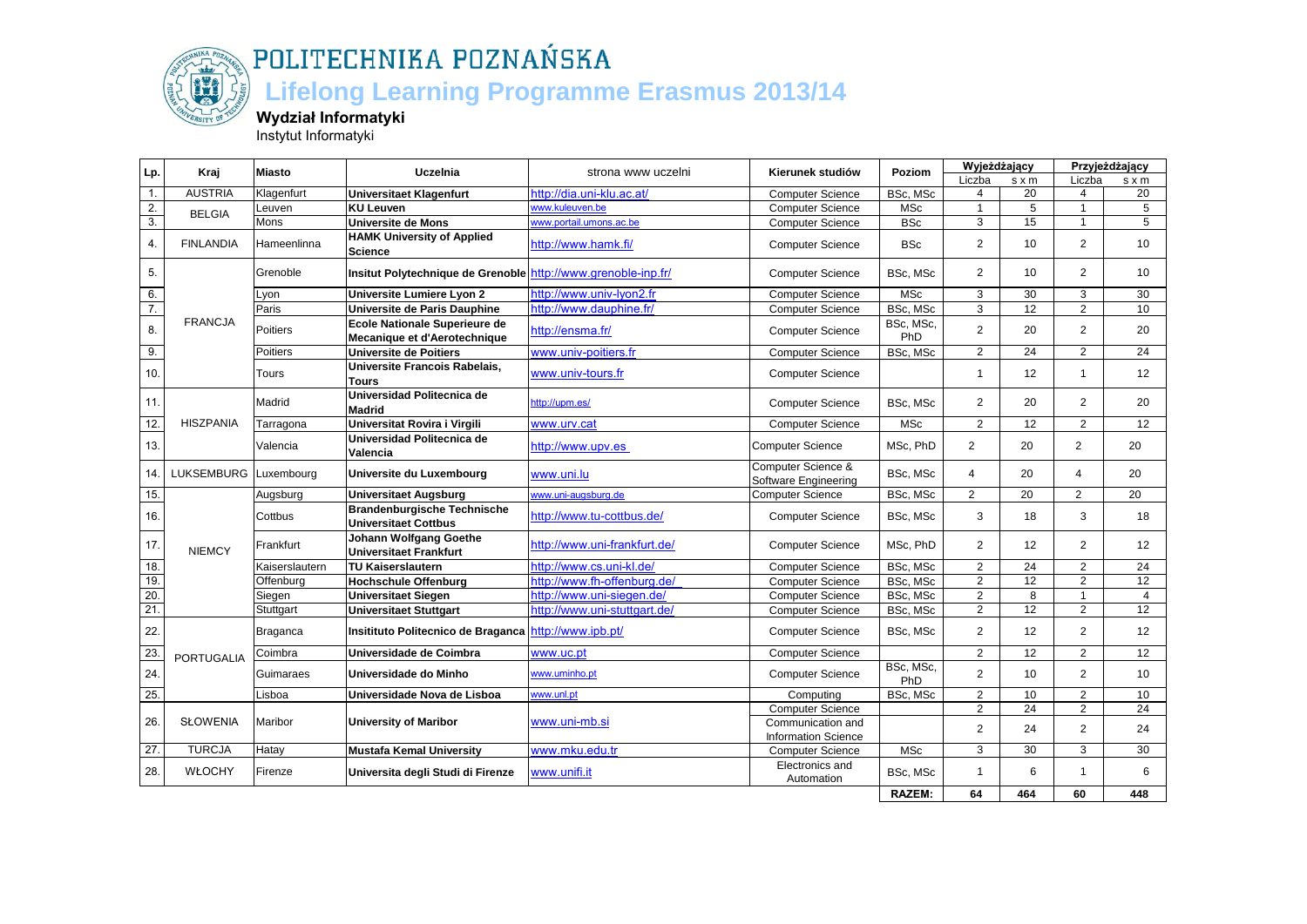

POLITECHNIKA POZNAŃSKA  **Lifelong Learning Programme Erasmus 2013/14**

#### **Wydział Informatyki**

Katedra Sterowania i Inżynierii Systemów

| Lp. | Kraj             | <b>Miasto</b> | Uczelnia                                    | strona www uczelni             | Kierunek studiów              | Poziom        | Wyjeżdżający |       | Przyjeżdżający |     |
|-----|------------------|---------------|---------------------------------------------|--------------------------------|-------------------------------|---------------|--------------|-------|----------------|-----|
|     |                  |               |                                             |                                |                               |               | Liczba       | s x m | Liczba         | sxm |
|     | <b>DANIA</b>     | Aalborg       | <b>Aalborg University</b>                   | http://en.aau.dk/              | <b>Intelligent Systems</b>    | <b>MSc</b>    |              |       |                |     |
|     | <b>FRANCJA</b>   | Evry          | Universite d'Evry Val d'Essonne             | www.univ-evry.fr               | <b>Computer Science</b>       | <b>BSc</b>    | 10           | 100   | 10             | 100 |
|     | <b>HISZPANIA</b> | Madrid        | Universidad Politecnica de<br><b>Madrid</b> | http://upm.es/                 | <b>Computer Science</b>       | BSc. MSc      |              | 20    | ົ              | 20  |
| 4.  | <b>NIEMCY</b>    | Braunschweig  | Technische Universitaet<br>Braunschweig     | http://www.tu-braunschweig.de/ | Electronics and<br>Automation | BSc. MSc      |              | 36    |                | 10  |
| b.  |                  | Karlsruhe     | Universitaet Karlsruhe                      | http://www.uni-karlsruhe.de/   | Electronics and<br>Automation | BSc. MSc      |              | 10    |                | 10  |
|     | PORTUGALIA       | Lisboa        | Universidade Nova de Lisboa                 | www.unl.pt                     | <b>Computer Science</b>       | BSc. MSc      |              | 20    |                | 20  |
|     |                  |               |                                             |                                |                               | <b>RAZEM:</b> | 22           | 191   |                | 165 |



## POLITECHNIKA POZNAŃSKA

## **Lifelong Learning Programme Erasmus 2013/14**

#### **Wydział Informatyki**

Katedra Inżynierii Komputerowej

| Lp.      | <b>Kra</b> | <b>liasto</b> | Uczelnia                    | strona www uczelni                 | Kierunek studiów        |              | Poziom | Wyjeżdżający |        | Przyjeżdżający |  |
|----------|------------|---------------|-----------------------------|------------------------------------|-------------------------|--------------|--------|--------------|--------|----------------|--|
|          |            |               |                             |                                    |                         |              | .iczba | s x m        | Liczba | s x m          |  |
|          | PORTUGALIA | Lisboa        | Universidade Nova de Lisboa | http://www.unl.pt/                 | <b>Computer Science</b> | BSc. MSc     |        | ۷J           |        | 20             |  |
| <u>.</u> | SZWECJA    | Linkoeping    | lLinkoepinas Universitet    | <i>://</i> www.liu.se <sup>*</sup> | Engineering Technology  | <b>MSc</b>   |        | 10           |        |                |  |
|          |            |               |                             |                                    |                         | <b>RAZEM</b> |        | 30           |        | 30             |  |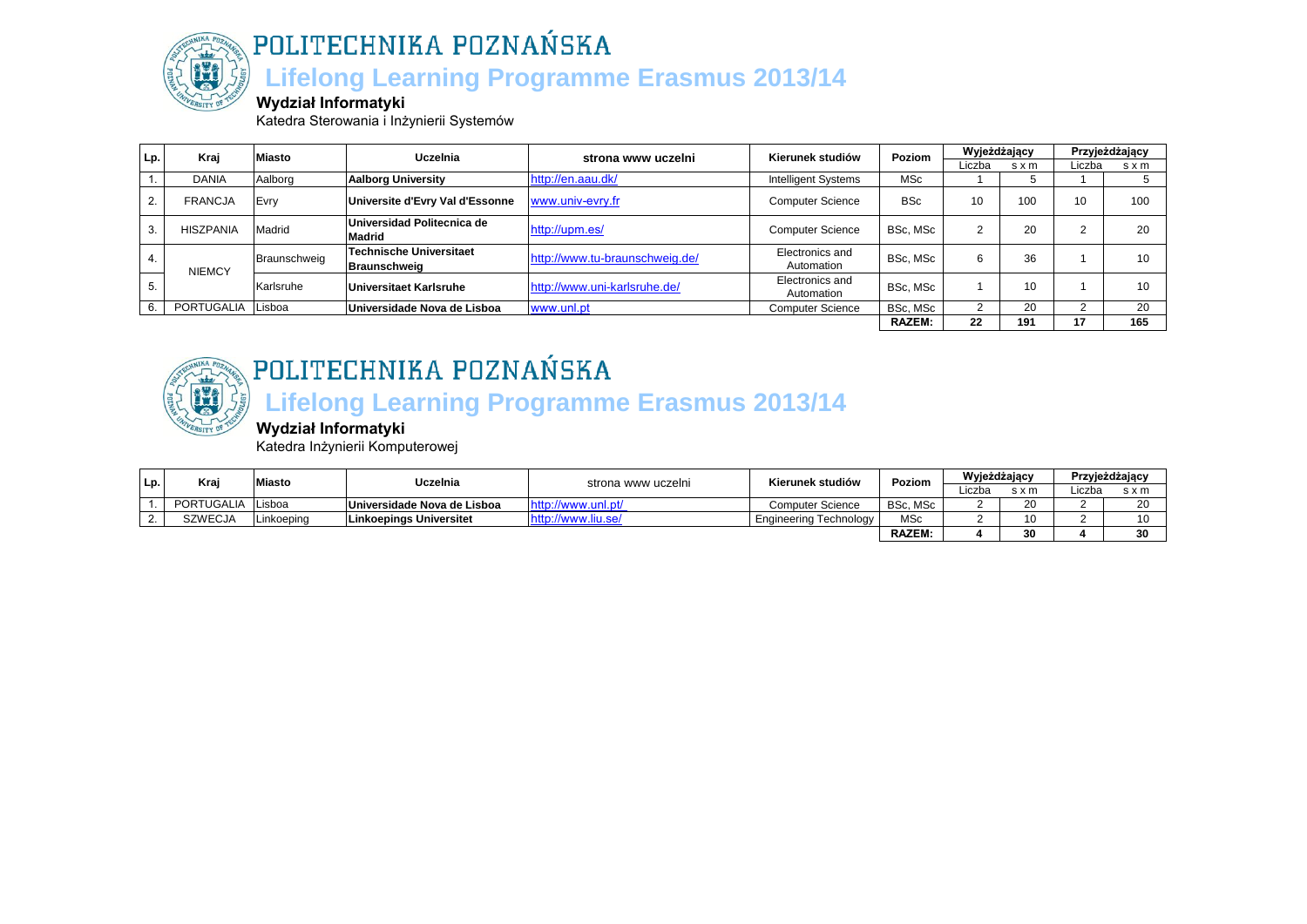

### **Lifelong Learning Programme Erasmus 2013/14**

#### **Wydział Inżynierii Zarządzania**

| Lp.              | Kraj              | <b>Miasto</b>   | Uczelnia                                    | strona www uczelni              | Kierunek studiów                                      | Poziom        | Wyjeżdżający   |                 |                | Przyjeżdżający |
|------------------|-------------------|-----------------|---------------------------------------------|---------------------------------|-------------------------------------------------------|---------------|----------------|-----------------|----------------|----------------|
|                  |                   |                 | <b>Tampere University of</b>                |                                 | <b>Business studies with</b>                          |               | Liczba         | $s \times m$    | Liczba         | $s \times m$   |
| $\mathbf{1}$     | <b>FINLANDIA</b>  | Tampere         | Technology                                  | http://www.tut.fi/en/           | Technology                                            | BSc, MSc      | $\overline{4}$ | 40              | $\overline{4}$ | 40             |
| $\boldsymbol{2}$ |                   | Ylivieska       | Central Ostrobothnia Ylivieska              | http://www.cop.fi/              | Business with<br>Technology                           | BSc, MSc      | $\overline{4}$ | 16              | 2              | 16             |
| $\mathsf 3$      | <b>FRANCJA</b>    | Bethune         | <b>Universite d'Artois</b>                  | http://www.univ-artois.fr/      | <b>Production Management</b>                          | <b>BSc</b>    | 2              | 8               | $\overline{2}$ | 6              |
| $\overline{4}$   |                   | Jaen            | <b>Jaen University</b>                      | http://www.ujaen.es/            | <b>Business Studies,</b><br><b>Management Science</b> | BSc, MSc      | $\overline{2}$ | 20              | $\overline{2}$ | 20             |
| $\sqrt{5}$       | <b>HISZPANIA</b>  | Madrid          | Universidad Politecnica de<br><b>Madrid</b> | http://ump.es/                  | <b>Business Studies,</b><br><b>Management Science</b> | BSc, MSc      | $\overline{2}$ | 20              | $\overline{2}$ | 20             |
| 6                |                   | Valencia        | Universidad Politecnica de<br>Valencia      | http://www.upynet.upy.es/       | Industrial<br>Management/Engineerin<br>a              | BSc. MSc      | 2              | 20              | 2              | 20             |
| $\overline{7}$   |                   | <b>Bocholt</b>  | <b>Fachhochschule Gelsenkirchen</b>         | http://www.fh-gelsenkirchen.de/ | <b>Business Studies</b>                               | <b>BSc</b>    | 5              | 30              | 5              | 30             |
| $\infty$         |                   | Krefeld         | Hochschule Niederrhein Krefeld              | http://www.hs-niederrhein.de/   | <b>Business Studies</b>                               | BSc, MSc      | $\overline{2}$ | 10              | 2              | 10             |
| $\overline{9}$   |                   |                 |                                             |                                 | <b>Industrial Engineering</b>                         | BSc, MSc      | $\overline{2}$ | 10              | $\overline{2}$ | 10             |
| $10$             | <b>NIEMCY</b>     | Offenburg       | <b>Hochschule Offenburg</b>                 | http://www.fh-offenburg.de/     | Management and<br>Marketing                           | BSc, MSc      | $\overline{2}$ | 12              | 2              | 12             |
| 11               |                   | Paderborn       | <b>Universitaet Paderborn</b>               | http://www.upb.de/              | Business studies with<br>Technology                   | BSc, MSc      | 3              | 30              | 3              | 30             |
| 12               |                   | Wildau          | Technische Hochschule Wildau                | http://www.tfh-wildau.de/       | <b>Management Science</b>                             | <b>BSc</b>    | $\overline{2}$ | 12              | 2              | 12             |
| 13               |                   | Covilha         | Universidade da Beira Interior              | http://www.ubi.pt/              | <b>Business with</b><br>Technology                    | BSc, MSc      | 3              | 18              | 3              | 18             |
| 14               | <b>PORTUGALIA</b> | Guimaraes       | Universidade do Minho                       | www.uminho.pt                   | <b>Industrial Engineering</b>                         | BSc, MSc      | 3              | 30              | 3              | 30             |
| 15               |                   | Porto           | Universidade do Porto                       | http://www.up.pt/               | <b>Industrial Engineering</b><br>and Management       | <b>MSc</b>    | $\overline{2}$ | 10 <sup>°</sup> | $\overline{2}$ | 10             |
| 16               | <b>RUMUNIA</b>    | Resita          | University "Eftimie Murgu" Resita           | http://www.uem.ro/              | <b>Business with</b><br>Technology                    | <b>BSc</b>    | $\overline{2}$ | 6               | $\mathbf{1}$   | 3              |
| 17               | SŁOWACJA          | Banska Bystrica | <b>Matej Bel University</b>                 | www.umb.sk                      | <b>Business and</b><br>Administration                 | BSc, MSc      | $\overline{2}$ | 12              | 2              | 12             |
| 18               | <b>SŁOWENIA</b>   | Maribor         | <b>University of Maribor</b>                | www.uni-mb.si                   | Management                                            | <b>BSc</b>    | 2              | 10              | 2              | 10             |
| 19               | <b>SZWAJCARIA</b> | <b>Bern</b>     | <b>Universitaet Bern</b>                    | http://www.unibe.ch             | <b>Business with</b><br>Technology                    | <b>BSc</b>    | $\mathbf{1}$   | 6               | $\mathbf{1}$   | 6              |
| 20               | WEGRY             | Fürdő           | Kodolanyi Janos Foiskola                    | http://www.kodolanyi.hu         | Management and<br><b>Business Administration</b>      | <b>BSc</b>    | $\overline{2}$ | 12 <sup>2</sup> | 2              | 12             |
| 21               | <b>WŁOCHY</b>     | Bari            | Politecnico di Bari                         | http://www.poliba.it/           | <b>Business with</b><br>Technology                    | BSc, MSc      | 2              | 10              | 2              | 10             |
| 22               | <b>TURCJA</b>     | Istanbul        | <b>Istanbul Teknik Universitesi</b>         | http://www.itu.edu.tr/          | <b>Business with</b><br>Technology                    | <b>MSc</b>    | $\mathbf{1}$   | 12              | $\mathbf{1}$   | 12             |
| 23               |                   | Selcuk          | <b>Selcuk Universitesi</b>                  | http://www.selcuk.edu.tr/       | Management engineering                                | BSc, MSc      | $\overline{7}$ | 35              | $\overline{7}$ | 35             |
|                  |                   |                 |                                             |                                 |                                                       | <b>RAZEM:</b> | 59             | 389             | 56             | 384            |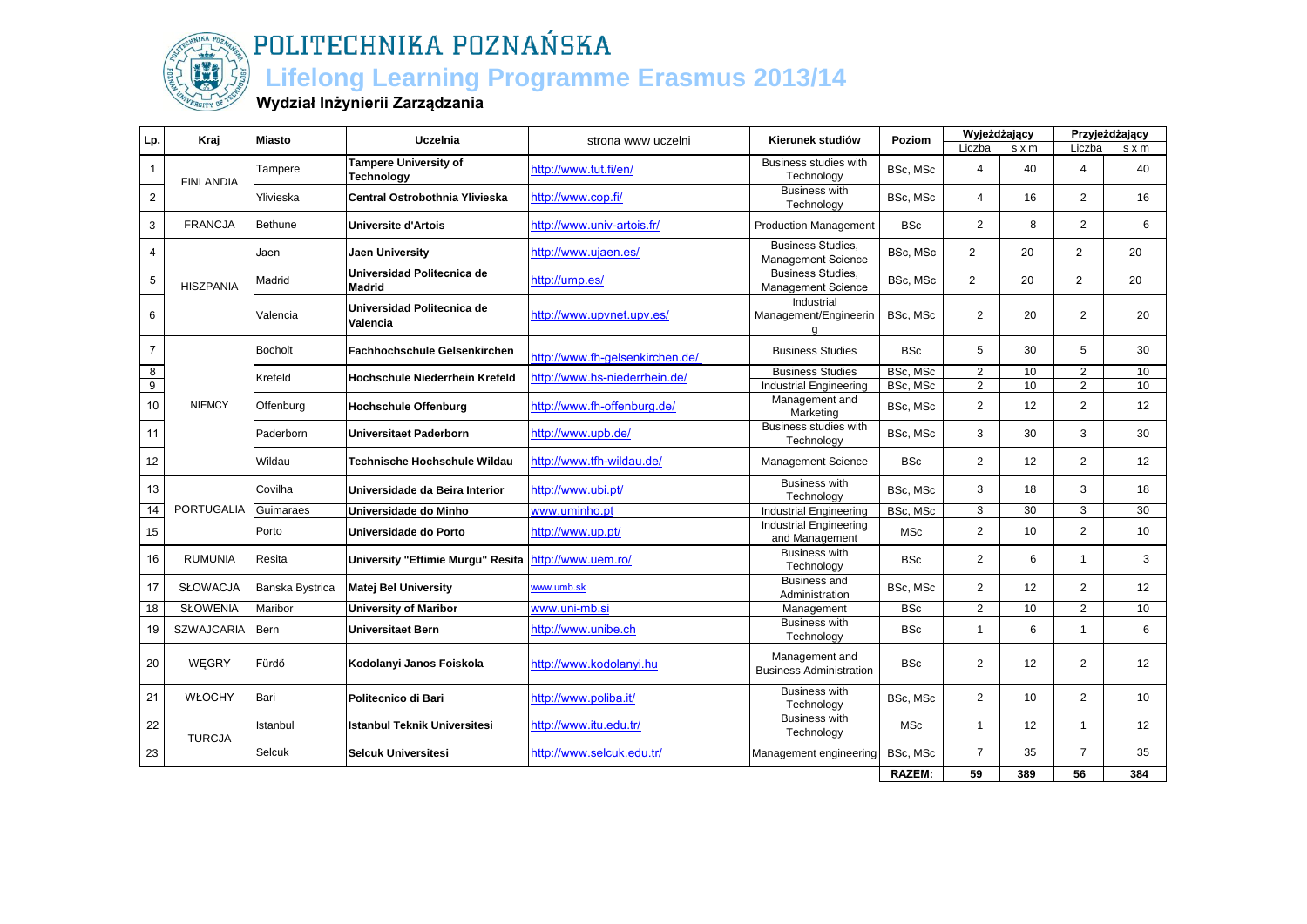

## $\lambda$ POLITECHNIKA POZNAŃSKA

### **Lifelong Learning Programme Erasmus 2013/14**

**Wydział Fizyki Technicznej**

| Lp. | Kraj           | Miasto      | Uczelnia                            | strona www uczelni            | Kierunek studiów         | Poziom        | Wyjeżdżający |       | Przyjeżdżający |     |
|-----|----------------|-------------|-------------------------------------|-------------------------------|--------------------------|---------------|--------------|-------|----------------|-----|
|     |                |             |                                     |                               |                          |               | Liczba       | s x m | ∟iczba         | sxm |
|     | <b>AUSTRIA</b> | Graz        | <b>Technische Universitaet Graz</b> | http:///www.tugraz.at         | Physics                  | <b>BSc</b>    |              |       |                |     |
|     |                | Brandenburg | <b>Fachhochschule Brandenburg</b>   | http://www.fh-brandenburg.de/ | <b>Technical Physics</b> | <b>BSc</b>    |              | 10    |                | 10  |
|     |                | Cottbus     | <b>Brandenburgische Technische</b>  | http://www.tu-cottbus.de/     | Physics                  | BSc, MSc,     |              | 18    |                | 18  |
|     | <b>NIEMCY</b>  |             | Universitaet Cottbus                |                               |                          | <b>PhD</b>    |              |       |                |     |
|     |                | Hannover    | Universitaet Hannover               | http://www.uni-hannover.de    | Physics                  | BSc, MSc      |              | 30    |                | 30  |
|     |                | Wildau      | Technische Hochschule Wildau        | http://www.tfh-wildau.de/     | Physics                  | <b>BSc</b>    |              | 18    |                | 12  |
|     | o.             |             |                                     |                               |                          |               |              |       |                |     |
|     |                |             |                                     |                               |                          | <b>RAZEM:</b> | 12           | 82    |                | 76  |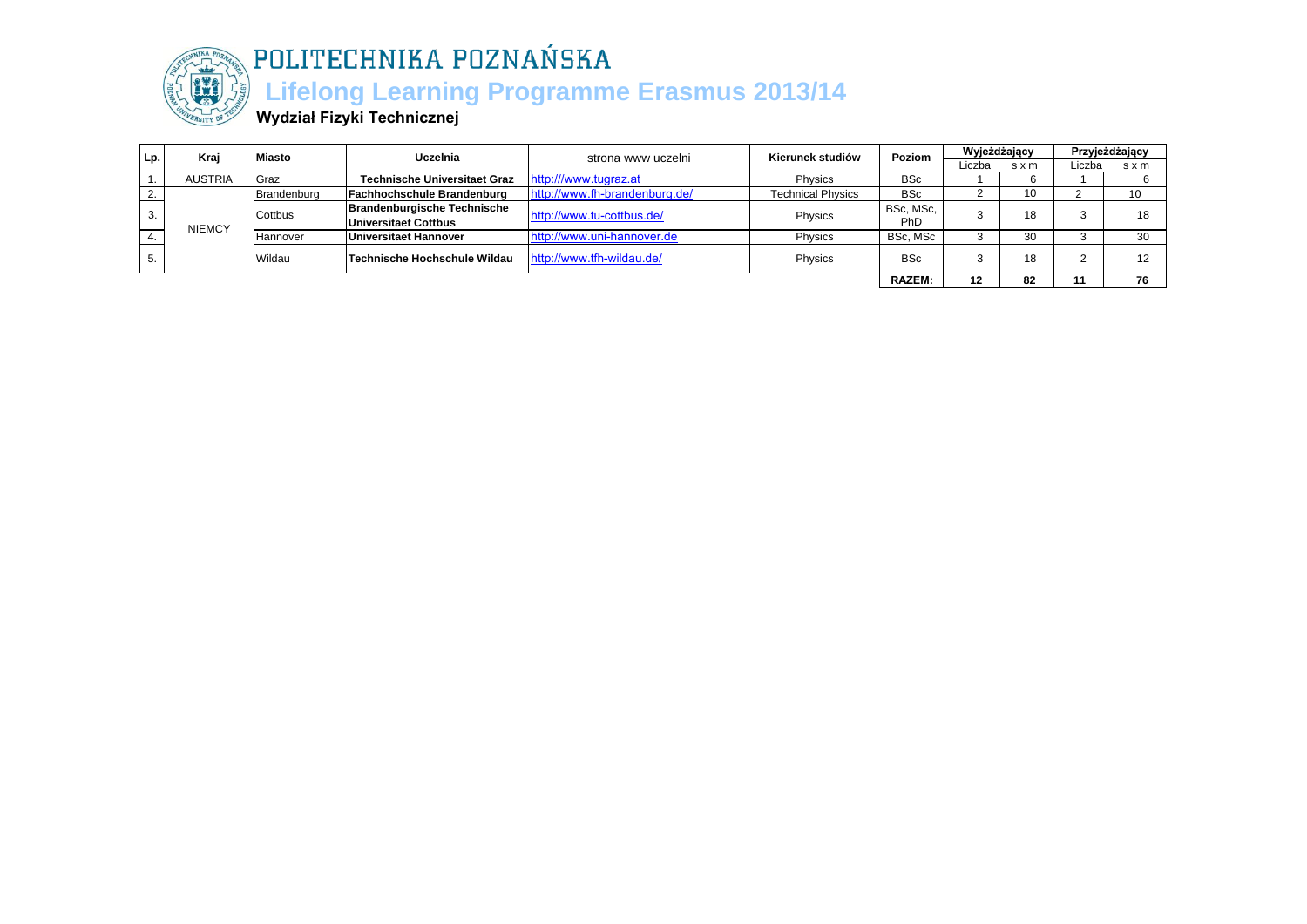### **Lifelong Learning Programme Erasmus 2013/14**

#### **Wydział Maszyn Roboczych i Transportu**

| Lp. | Kraj              | <b>Miasto</b>   | Uczelnia                                                                        | strona www uczelni             | Kierunek studiów                               | Poziom               | Wyjeżdżający                     |                      | Przyjeżdżający    |                 |
|-----|-------------------|-----------------|---------------------------------------------------------------------------------|--------------------------------|------------------------------------------------|----------------------|----------------------------------|----------------------|-------------------|-----------------|
|     |                   |                 |                                                                                 |                                |                                                |                      | Liczba                           | s x m                | Liczba            | $s \times m$    |
| 1.  | <b>BELGIA</b>     | <b>Brussels</b> | <b>Vrije Universiteit Brussel</b>                                               | www.vub.ac.be                  | <b>Transport and Traffic</b><br><b>Studies</b> | BSc, MSc,<br>PhD     | $\overline{4}$                   | 24                   | $\overline{4}$    | 24              |
| 2.  | <b>DANIA</b>      | Esbjerg         | <b>Aalborg University</b>                                                       | http://www.aaue.dk/            | <b>Transport and Traffic</b><br><b>Studies</b> | BSc, MSc             | $\overline{2}$                   | 12                   | $\mathbf{1}$      | 6               |
| 3.  |                   | Lyngby          | <b>Technical University of Denmark</b>                                          | http://www.dtu.dk/             | <b>Engineering Technology</b>                  | BSc, MSc             | 2                                | 8                    | 1                 | 4               |
| 4.  | <b>FINLANDIA</b>  | Jyvaskyla       | Jyvaskyla Politechnic                                                           | http://www.jamk.fi/            | Logistics<br><b>Mechanical Engineering</b>     | BSc, MSc<br>BSc, MSc | $\overline{4}$<br>$\overline{1}$ | $\overline{20}$<br>5 | $\mathbf{1}$<br>1 | 5<br>5          |
| 5.  | <b>HISZPANIA</b>  | Barcelona       | <b>Esola Tecnica Superior</b><br>d'Enginyeria Industrial de<br><b>Barcelona</b> | http://www.etseib.upc.edu      | Engineering                                    | BSc, MSc             | $\overline{2}$                   | 12                   | $\overline{2}$    | 12              |
| 6.  | <b>NIEMCY</b>     | Wildau          | Technische Hochschule Wildau                                                    | http://www.tfh-wildau.de/      | <b>Transport and Traffic</b><br><b>Studies</b> | <b>BSc</b>           | 4                                | 24                   | 2                 | 10              |
| 7.  |                   | Wolfenbuettel   | Ostfalia Hochschule fuer<br>angewandte Wissenschaften                           | http://www.ostfalia.de/cms/de/ | <b>Mechanical Engineering</b>                  | BSc. MSc             | 4                                | 24                   | $\overline{4}$    | 24              |
| 8.  |                   | Porto           | Universidade do Porto                                                           | http://www.up.pt/              | <b>Mechanical Engineering</b>                  | <b>MSc</b>           | 4                                | 20                   | 4                 | 20              |
| 9.  | <b>PORTUGALIA</b> | Guimaraes       | Universidade do Minho                                                           | http://www.uminho.pt/          | Transportation                                 | BSc, MSc,<br>PhD     | $\overline{2}$                   | 12                   | 2                 | 20              |
| 10. | SŁOWACJA          | Trencin         | Alexander Dubcek University of<br><b>Trencin</b>                                | http://tnuni.sk.sk/            | <b>Mechanical Engineering</b>                  | BSc, MSc             | $\overline{2}$                   | 12                   | 2                 | 12              |
| 11. | <b>SŁOWENIA</b>   | Maribor         | <b>University of Maribor</b>                                                    | www.uni-mb.si                  | <b>Mechanical Engineering</b>                  | <b>MSc</b>           | $\overline{2}$                   | 12                   | 2                 | 12              |
|     |                   |                 |                                                                                 |                                | <b>Business and</b><br>Technology              | <b>BSc</b>           | $\overline{2}$                   | 10                   | 2                 | 10              |
|     |                   |                 |                                                                                 |                                | Communication and<br>Media                     | <b>BSc</b>           | $\overline{2}$                   | 10                   | 2                 | 10              |
| 12. | WEGRY             | Dunaujvarosi    | Dunaujvarosi Foeiskola                                                          | http://portal.duf.hu/          | Economics and<br>Marketing                     | <b>BSc</b>           | $\overline{2}$                   | 10                   | 2                 | 10              |
|     |                   |                 |                                                                                 |                                | <b>Engineers in Informatics</b>                | <b>BSc</b>           | $\overline{2}$                   | 10                   | 2                 | 10              |
|     |                   |                 |                                                                                 |                                | Information Technology                         | <b>BSc</b>           | $\overline{2}$                   | 10                   | $\overline{2}$    | 10              |
|     |                   |                 |                                                                                 |                                | <b>Mechanical Engineering</b>                  | <b>BSc</b>           | $\overline{2}$                   | 10                   | $\overline{2}$    | 10              |
| 13. |                   | Bari            | Politecnico di Bari                                                             | http://www.poliba.it/          | Transportation                                 | BSc, MSc             | $\overline{4}$                   | 24                   | 2                 | $\overline{12}$ |
| 14. | <b>WŁOCHY</b>     | Padova          | Universita degli Studi di Padova                                                | www.unipd.it                   | <b>Transport and Traffic</b><br><b>Studies</b> | BSc, MSc,<br>PhD     | $\overline{4}$                   | 24                   | 4                 | 24              |
| 15. |                   | Pisa            | Universita di Pisa                                                              | www.unipi.it                   | <b>Transport and Traffic</b><br><b>Studies</b> | BSc, Msc             | $\overline{2}$                   | 24                   | 1                 | 9               |
| 16. |                   | Torino          | Politecnico di Torino                                                           | http://www.polito.it/          | <b>Mechanical Engineering</b>                  | BSc, MSc             | $\overline{2}$                   | 12                   | 2                 | 12              |
|     |                   |                 |                                                                                 |                                |                                                | RAZEM:               | 57                               | 329                  | 47                | 271             |